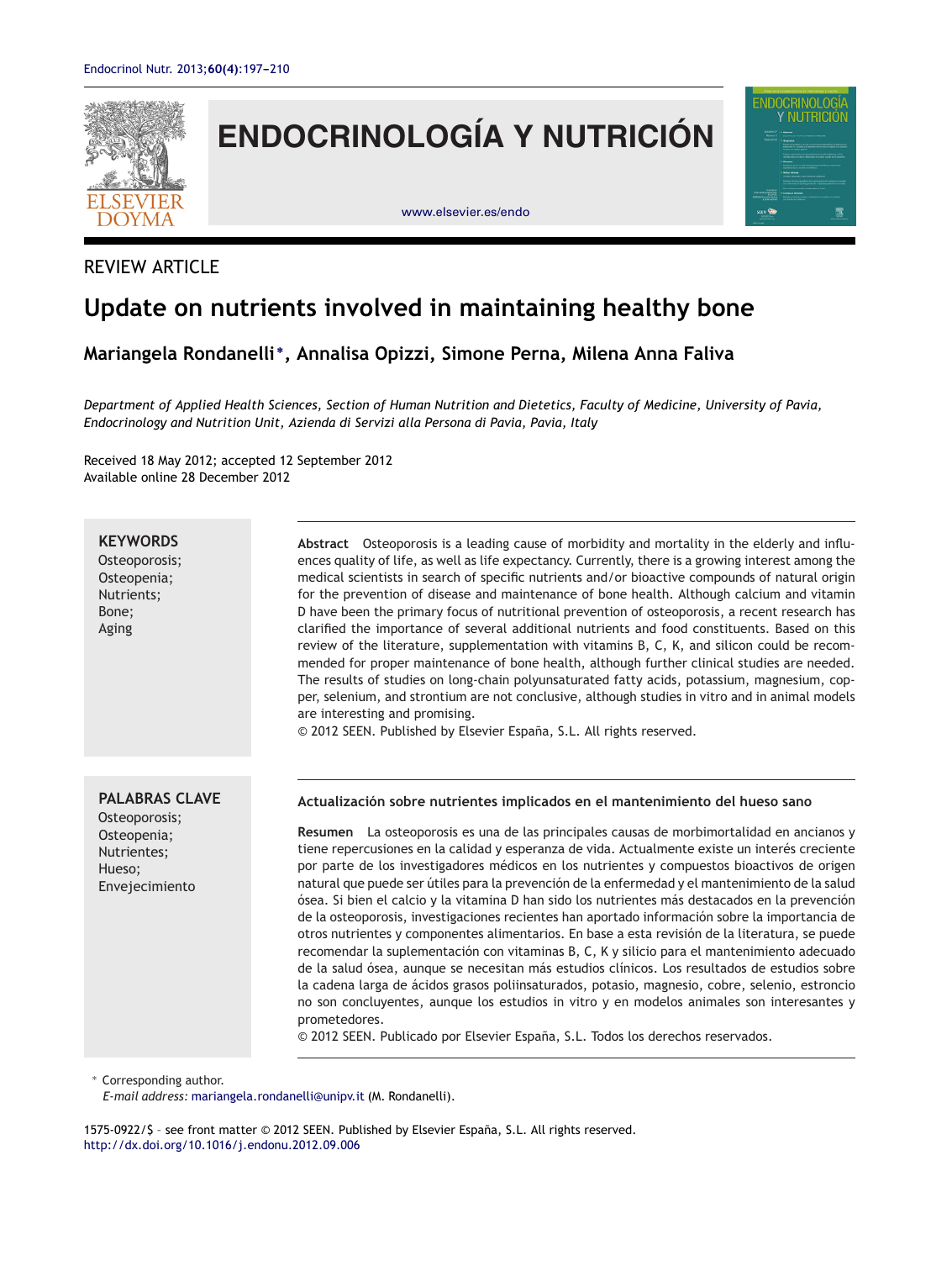# **Introduction**

Osteoporosis is a leading cause of morbidity and mortality in the elderly.<sup>[1](#page-9-0)</sup> In the United States of America, an estimated 4-6 million women aged >50 years have osteoporosis, and another 13-17 million  $(37-50%)$  have osteopenia (or low bone density) based on femoral bone mineral density (BMD) tests using dual X-ray absorptiometry (DEXA) when osteoporosis is defined by a *T*-score of less than −2.5 while osteopenia is defined as a bone mineral density *T*-score between  $-1.0$  $-1.0$  $-1.0$  and  $-2.5$ <sup>1</sup>

Regarding the prevalence of osteoporosis in Europe, by the year 2050 the number of men and women estimated to be affected will be more than 30 million in the EU.<sup>[2](#page-9-0)</sup>

In England and Wales, it is estimated that there are 0.95 million women suffering from osteoporosis $3$  [a](#page-9-0)nd in Sweden approximately 6% of men and 21% of women aged 50-8[4](#page-9-0) years are classified as having osteoporosis.<sup>4</sup>

Osteoporosis influences quality of life as well as life expectancy<sup>[5](#page-9-0)</sup> because the major consequence of osteoporosis is fractures, and especially hip fractures are associated with institutionalization and increased mortality. In 2000, approximately 9 million fractures occurred worldwide, leading to a loss of 5.8 million disability adjusted life-years  $(DALYs).<sup>6</sup>$  $(DALYs).<sup>6</sup>$  $(DALYs).<sup>6</sup>$  Due to a rise in life expectancy, the economic burden of osteoporotic fractures in Europe is expected to increase substantially in the coming decades: from  $36.3\epsilon$ billion in 2000 to [7](#page-9-0)6.8 $\in$  billion in 2050.<sup>7</sup>

There are numerous categories of drugs used to treat osteoporosis; these medical approaches have been associated with serious side effects such as osteonecrosis of the jaw in patients receiving oral bisphosphonates, $8$ and increased risks of breast cancer, stroke, and venous thromboembolism in women treated with postmenopausal hormone replacement therapy.<sup>9</sup> [W](#page-9-0)ith respect to osteopenia, this is not a disease, but a statistical risk class. Osteopenia does not have any particular diagnostic or therapeutic significance. It was meant to show a huge group who looked like they might be at risk, but intervention due to prevention of osteoporosis is a crucial key point in this group of subjects at risk.

Given this background, currently, among medical scientists there is a growing interest in the search for specific nutrients and/or bioactive compounds of natural origin for the prevention of disease and maintenance of health.[10Al](#page-9-0)though calcium and vitamin D have been the primary focus of nutritional prevention of osteoporosis, $11$ recent research has clarified the importance of several additional nutrients and food constituents. The process of bone formation requires an adequate and constant supply of nutrients, and a large amount of literature suggests that numerous nutrients may have an interesting preventive activity in the management of osteopenia and osteoporosis.<sup>12-14</sup>

However, dietary intervention studies in humans, investigating the effect of the numerous nutrients involved in bone health, have yielded mixed and contrasting results. The main problem is related to the heterogeneity of the populations studied. In fact, these studies have been carried out on very different population groups: men and/or pre-, peri- or early postmenopausal women (<5 years after menopause) or late postmenopausal women (>5 years after menopause), with very different ages and very different values of bone mineral density, with different sites of detection.

Moreover, another significant problem concerns the effectiveness indicators used in different studies: some studies use blood markers of bone turnover, some use blood markers of bone resorption, and others blood markers of bone formation or different values of bone mineral density, measured with DEXA and, in this case, there is difference regarding the site of detection. Finally, there is a significant difference in the duration of the studies: from a few months to several years. Additionally, studies on nutrients related to the prevention of bone fractures as the primary outcome are scarce and conflicting.

Given this background, with regard to human intervention studies, only the following studies will then be taken into account in the review: (1) Randomized, placebocontrolled, double-blind studies carried out for longer than one year. (2) Only those studies assessing mineral bone density by DEXA or bone fracture prevention as effectiveness indicators. (3) Studies using the sample size calculation for the population considered.

The aforementioned duration of the intervention study has been established considering that the bone-remodeling cycle ranges from 30 to 80 weeks according to Heaney's simulation model.<sup>[15](#page-9-0)</sup>

With respect to in vitro and animal models studies, the most significant studies that clearly explain the effects of specific nutrients on bone health will be taken into consideration.

Finally, in the review, in addition to randomized, placebocontrolled, double-blind studies, only the studies with the following features will be taken into account: the largest cross sectional study that investigates the association between the dietary intake of specific nutrients and bone mineral density, as well as the largest cross sectional study using retrospective diet and nutrients supplement data and the studies that evaluated associations of nutrient intake (total, dietary and supplemental) with incident hip fracture and nonvertebral osteoporotic fracture.

# **Vitamin C**

A significant association that remained significant after adjustment for many of the important confounding factors was found between intakes of vitamin C and BMD.<sup>16-19</sup> Vitamin C (ascorbic acid) is a vital component in the biology of bone cells and resultant bone mass, because it is the required coenzyme in the hydroxylation of proline and lysine during collagen synthesis in osteoblasts (bone cells).<sup>[20,21](#page-9-0)</sup>

There are two relevant cross-sectional studies in humans on the effect of vitamin C supplementation on BMD. Morton et al.[22](#page-9-0) studied 994 postmenopausal women, in which 277 of them were regularly taking vitamin C support. Daily intake of vitamin C was  $100-5000$  mg (average  $745$  mg) and the average of duration of intake was 12.4 years; 85% of them reported that they were taking vitamin C support for more than 3 years. The results of this study showed that vitamin C intake has beneficial effects in BMD, especially if they are combined with hormone therapy. In this study, optimal doses were not determined, but best results (high BMD level)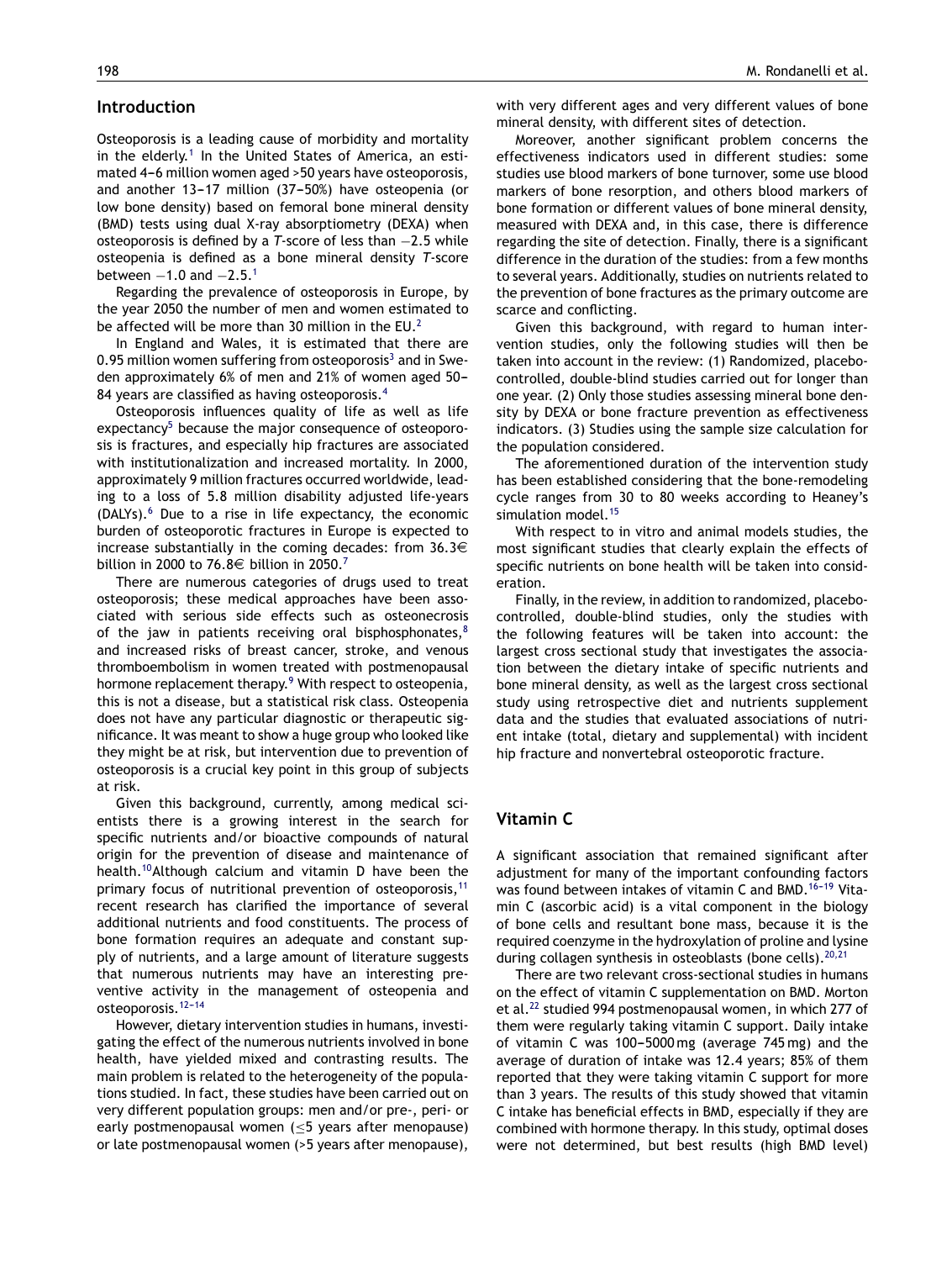<span id="page-2-0"></span>

| Nutrient sup-<br>plemented               | Possible pathway<br>of action                                                                                                                                                           |    | Reference Type of study<br>and duration                                                                                                                                                                                                                                                    | Population of the<br>study and location                                                                                          | Conclusions                                                                                                                                                                                                                                                                                                                                                                              |
|------------------------------------------|-----------------------------------------------------------------------------------------------------------------------------------------------------------------------------------------|----|--------------------------------------------------------------------------------------------------------------------------------------------------------------------------------------------------------------------------------------------------------------------------------------------|----------------------------------------------------------------------------------------------------------------------------------|------------------------------------------------------------------------------------------------------------------------------------------------------------------------------------------------------------------------------------------------------------------------------------------------------------------------------------------------------------------------------------------|
| Vitamin C                                | Vitamin C is the<br>required coenzyme<br>in the hydroxylation<br>of proline and lysine<br>during collagen<br>synthesis in<br>osteoblasts (bone<br>cells)                                | 22 | Cross-sectional study;<br>the subjects used<br>vitamin C<br>supplements<br>for $>$ or = 10 years;<br>vitamin C<br>supplements had<br>taken for more than<br>3 years                                                                                                                        | Population-based<br>sample of 994<br>postmenopausal<br>women. USA                                                                | After adjusting for age,<br>BMI, and total calcium<br>intake, vitamin C users<br>had BMD levels<br>approximately 3% higher<br>at the midshaft radius,<br>femoral neck, and total<br>hip ( $p < 0.05$ ). In a fully<br>adjusted model,<br>significant differences<br>remained at the femoral<br>neck ( $p < 0.02$ ) and<br>marginal significance<br>was observed at the<br>total hip      |
| Vitamin C                                |                                                                                                                                                                                         | 23 | Cross-sectional study;<br>the subjects used<br>vitamin C<br>supplements<br>for $>$ or = 10 years                                                                                                                                                                                           | 1892 women aged<br>55-80 years who had<br>hip bone<br>densitometry and<br>osteoporosis risk<br>factor information.<br><b>USA</b> | long term use of vitamin<br>C supplements was<br>associated with a higher<br>BMD in the early<br>postmenopausal years<br>and among never users<br>of estrogen                                                                                                                                                                                                                            |
| Ascorbic acid,<br>proline,<br>vitamin B6 |                                                                                                                                                                                         | 25 | Randomized Clinical<br>trial with 3 parallel<br>arm: (1) placebo<br>healthy controls with<br>normal BMD; (2)<br>control Ca/vitamin<br>D-treated osteopenic<br>patients; and (3)<br>Ca/vitamin<br>D + vitamin C and $B_6$<br><sub>and</sub> Pro-treated<br>osteopenic patients.<br>One year | 60 osteopenic<br>women. Canada                                                                                                   | No bone loss was<br>detectable at the spine<br>and femur bone sites in<br>the calcium/vitamins<br>$D + C + B_6$ Pro-treated<br>osteopenic group as<br>compared to the other<br>two groups who did<br>exhibit some bone loss.<br>This finding is especially<br>noteworthy considering<br>that osteopenia was<br>more severe in this<br>group, non only based on<br>T-score (WHO criteria) |
| Vitamin K                                | The function of<br>vitamin K is to serve<br>as a co-factor during<br>the post-translational<br>carboxylation of<br>glutamate residues<br>into<br>$\gamma$ -carboxyglutamate<br>residues | 33 | Intervention study;<br>1 year                                                                                                                                                                                                                                                              | Seventy-two<br>postmenopausal<br>women were<br>randomized into four<br>groups and treated<br>with respective<br>agents; Japan    | Vitamin K2 suppressed<br>the decrease in spinal<br>BMD as compared with<br>no treatment group                                                                                                                                                                                                                                                                                            |
| Vitamin K                                |                                                                                                                                                                                         | 34 | Intervention study;<br>1 year                                                                                                                                                                                                                                                              | Ninety-two<br>osteoporotic women<br>who were more than<br>5 years after<br>menopause, aged<br>55-81 years. Japan                 | Combined administration<br>of vitamin D3 and<br>vitamin K2, compared<br>with calcium<br>administration, appears<br>to be useful in increasing<br>the BMD of the lumbar<br>spine in postmenopausal<br>women with osteoporosis                                                                                                                                                             |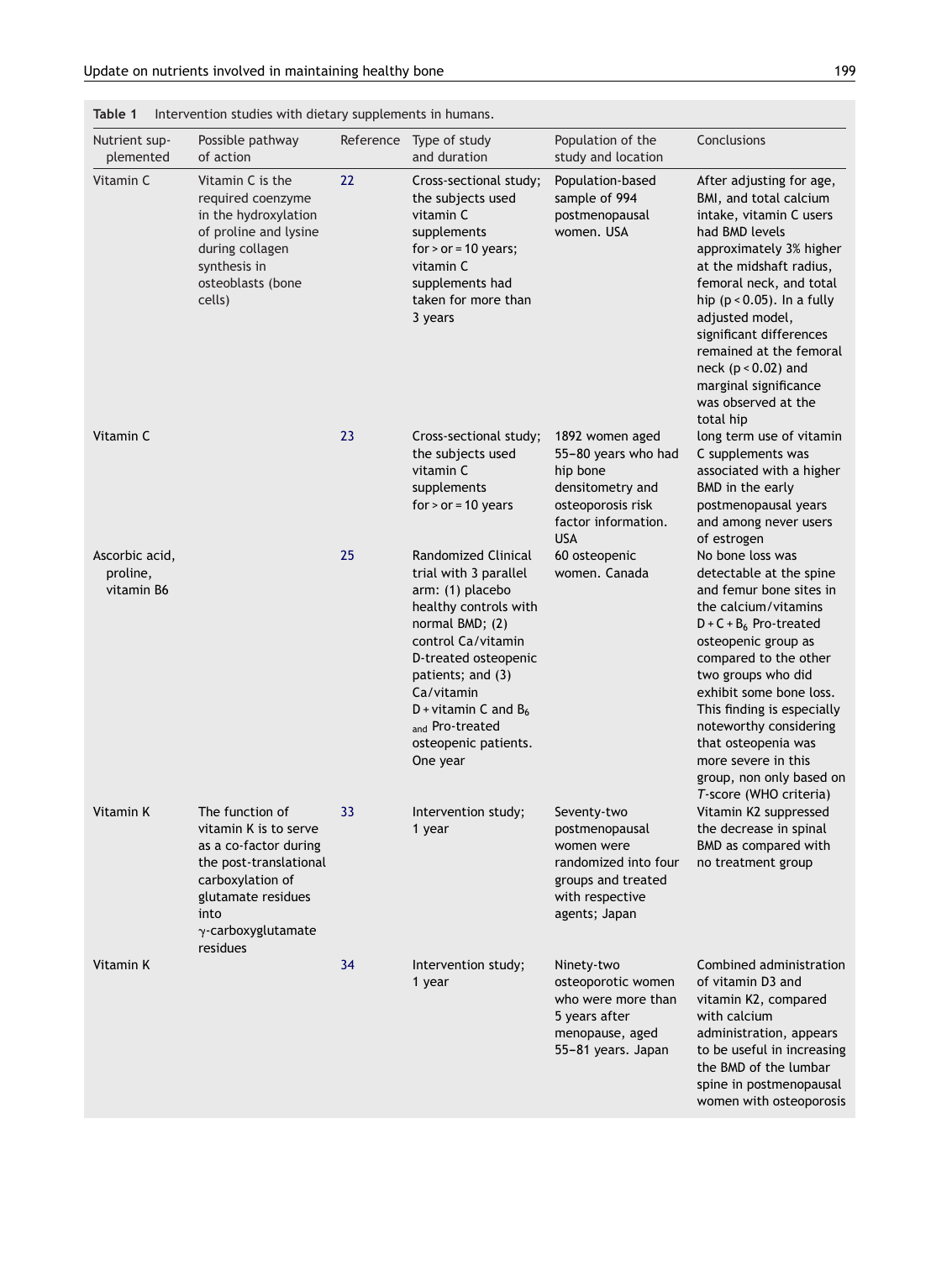**Table 1 (***Continued***)**

| <b>Nutrient</b><br>supplemented | Possible pathway<br>of action                                                                                                 | Reference | Type of study<br>and duration                         | Population of the<br>study and location                                                                                                                                                                                                                                                                                                                  | Conclusions                                                                                                                                                                                                         |
|---------------------------------|-------------------------------------------------------------------------------------------------------------------------------|-----------|-------------------------------------------------------|----------------------------------------------------------------------------------------------------------------------------------------------------------------------------------------------------------------------------------------------------------------------------------------------------------------------------------------------------------|---------------------------------------------------------------------------------------------------------------------------------------------------------------------------------------------------------------------|
| Zinc                            | Dietary zinc can<br>influence IGF-I<br>production; lower<br><b>IGF-I contributes</b><br>to the development<br>of osteoporosis | 87        | Double-blind,<br>placebo-controlled<br>study: 2 years | 224 postmenopausal<br>women provided with<br>adequate vitamin D<br>and Ca aged 51-80<br>years with similar<br>femoral neck T scores<br>and BMI were<br>randomly assigned to<br>two groups of 112<br>each that were<br>supplemented daily<br>for 2 years with<br>600 mg Ca plus maize<br>starch placebo or<br>600 mg Ca plus 2 mg<br>Cu and 12 mg Zn; USA | The findings indicate<br>that Zn supplementation<br>may be beneficial to<br>bone health in<br>postmenopausal women<br>with usual Zn<br>intakes $< 8.0$ mg/d but<br>not in women consuming<br>adequate amounts of Zn |

Abbreviations: BMI: body mass index; BMD: bone mineral density; Ca: calcium; Cu: copper; IGF-I: insulin-like growth factor - 1; United States of America (USA); zinc (Zn); World Health Organization (WHO).

were by obtained for those taking 1000 mg/day or higher [\(Table](#page-2-0) 1).

The study of Leveille et al.<sup>[23](#page-9-0)</sup> demonstrated that longterm use of vitamin C supplements was associated with higher bone density in women who were 55-64 years old and in women who had never used estrogen [\(Table](#page-2-0) 1).

There is only one study that evaluated associations of vitamin C intake (total, dietary and supplemental) with incident hip fracture and nonvertebral osteoporotic fracture, over a 15-17-y follow-up.<sup>[24](#page-9-0)</sup> This is the Framingham Osteoporosis Study that demonstrated that subjects in the highest tertile of total vitamin C intake had significantly fewer hip fractures and non-vertebral fractures compared to subjects in the lowest tertile of intake. Subjects in the highest category of supplemental vitamin C intake had significantly fewer hip fractures and non-vertebral fractures compared to non-supplement users. Dietary vitamin C intake was not associated with fracture risk. These results suggest a possible protective effect of vitamin C supplementation on bone health in older adults.

There are only two intervention studies with vitamin C supplementation. However, in both studies, vitamin C was in association with other nutrients. In the first study, vitamin C was taken for 1 year, by osteopenic women in conjunction with calcium, vitamin D, proline and pyridoxine. $^{25}$  $^{25}$  $^{25}$ In this study, middle-aged women not using estrogen were screened for osteopenia using the World Health Organization criteria and divided into three groups (*n* = 20 each): (1) placebo healthy controls with normal bone mineral density (BMD); (2) control calcium/vitamin D-treated osteopenic patients; and (3) calcium/vitamin D + vitamin C and vitamin  $B_6$  and prolyne-treated osteopenic patients. No bone loss was detectable at the spine and femur bone sites in the calcium/vitamin D + vitamin C and vitamin B6 and prolynetreated osteopenic group as compared to the other two groups who did exhibit some bone loss [\(Table](#page-2-0) 1). In the second study, $26$  Ruiz-Ramos et al. suggest that the administration of 1000 mg of ascorbic acid together with 400 IU of alpha-tocopherol could be useful in preventing or aiding in the treatment of age-related osteoporosis in a sample of 90 elderly subjects.

Studies in animal models confirm these data. Arsla et al. demonstrated that in ovariectomized rats (ovariectomy may produce osteoporosis), vitamin C supplementation may pre-vent worsening of BMD values.<sup>[27](#page-9-0)</sup>

Finally, as regards in vitro studies, vitamin C is a known potent antioxidant that could reduce effects of free radicals,[28](#page-9-0) and antioxidants have been shown in laboratory studies to limit bone resorption.<sup>[29](#page-9-0)</sup>

In conclusion, a cross-sectional study reported interesting results, showing a correlation between intake and supplementation of vitamin C and BMD. Moreover, recently, the Framingham Osteoporosis Study demonstrated a protective effect against fracture with supplemental vitamin C in a population of elderly Caucasian men and women. Finally, increased bone mineral density has been noted in postmenopausal women taking vitamin C supplements. More studies are needed to examine these associations in other populations and to further investigate this issue.

# **Vitamin K**

The epidemiologic studies assessing different markers of vitamin K status (dietary vitamin K and/or blood levels of vitamin K) consistently support a role for vitamin K in the maintenance of bone health and reduction in fracture risk, $30$  although the data are not consistent for all ethnic groups.[31](#page-9-0)

In the Framingham Offspring Study, a relevant crosssectional study, Booth et al. $32$  reported a significant positive association between vitamin K intake and spine and hip BMD in women. As regards the intervention study in humans, Iwamoto et al. demonstrated that a vitamin K2 supplement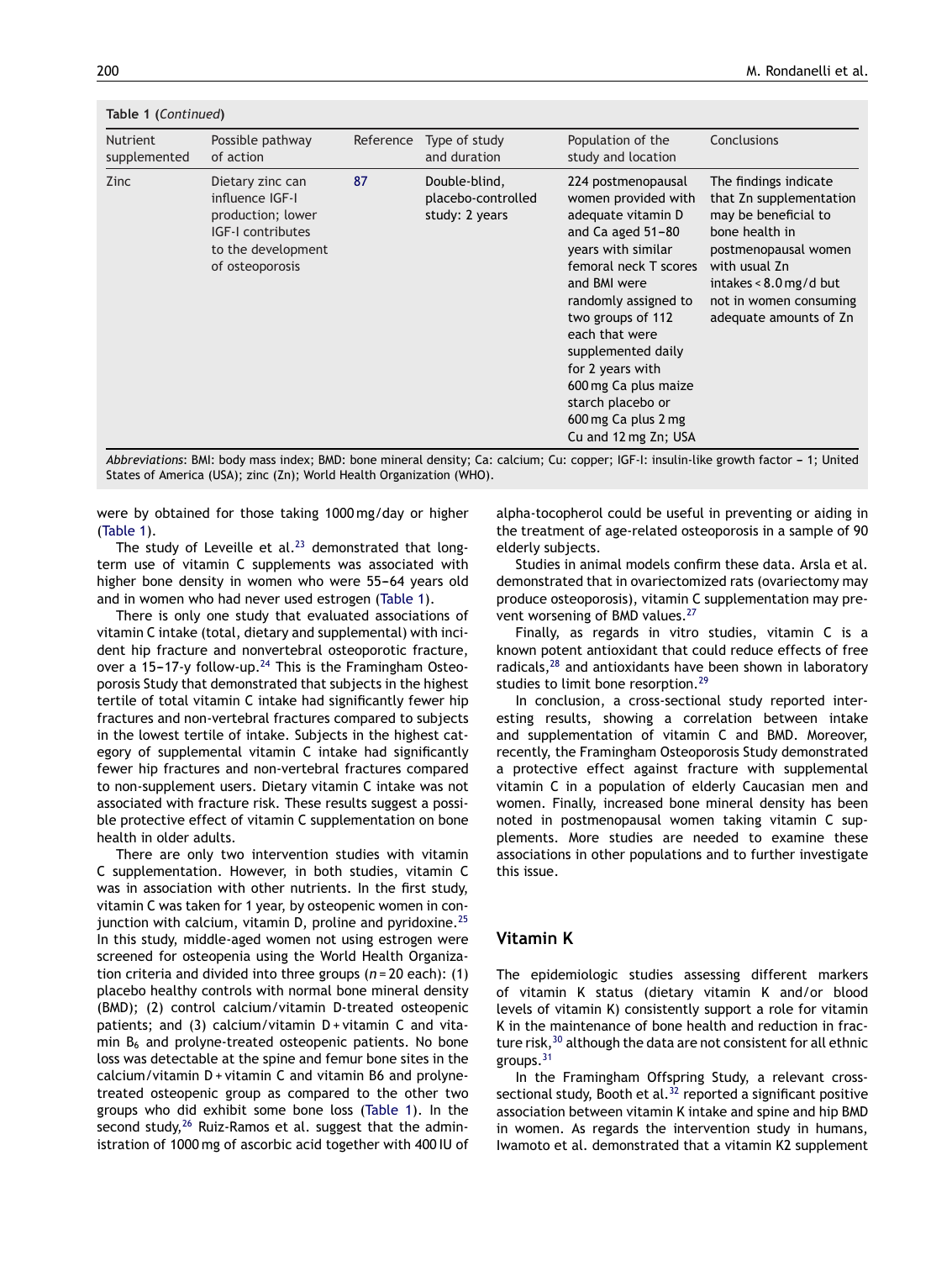suppressed the decrease in spinal BMD, as compared with no treatment group in postmenopausal women ([Table](#page-2-0) 1). $33$ 

The effect of vitamin K and D supplementation on BMD was compared with the effect of calcium and vitamin D by Iwamoto et al. $34$  The results of this study indicate that combined administration of vitamin  $D_3$  and vitamin K2, compared with calcium administration, appears to be useful in increasing the BMD of the lumbar spine in postmenopausal women with osteoporosis ([Table](#page-2-0) 1).

As for long-term intervention studies, the 4-year ECKO trial demonstrated that daily vitamin K1 supplementation does not protect against age-related decline in BMD, but may protect against fractures and cancers in postmenopausal women with osteopenia.<sup>[35](#page-9-0)</sup>

The evidence summarized in a meta-analysis confirms the results of ECKO trial and suggests that phylloquinone is associated with a significant reduction in the risk of clinical fractures in postmenopausal women with osteopenia, but without osteoporosis.<sup>[36](#page-9-0)</sup>

Remarkably, throughout the literature the association between vitamin K status and fracture incidence seems to be more evident than the effects on bone mineral density (BMD). Moreover, vitamin K intervention studies have shown contradictory results, with some studies showing a positive effect on bone health (as measured by BMD) and others with no measurable effect. A recent review on this topic argues that one explanation for these apparently contradictory results is that BMD is not an appropriate endpoint to monitor effects of vitamin K on bone health. Also, it should be realized that in epidemiological studies only poor vitamin K status is associated with increased fracture risk. It would be logical, therefore, to investigate the effect of vitamin K supplements on bone health in subjects pre-selected for poor dietary vitamin K status. However, no such studies have yet been published today.<sup>[37](#page-9-0)</sup>

It is interesting to note that a recent state-transition probabilistic microsimulation model to quantify the costeffectiveness of various interventions to prevent fractures in 50-year-old postmenopausal women without osteoporosis, demonstrates that adding vitamin K2 to vitamin  $D_3$ with calcium reduced the lifetime probability of at least one fracture by 25% and increased discounted survival by 0.7 QALYs. [38](#page-9-0)

For the vitamin K-dependent proteins, conversion of glutamyl to  $\gamma$ -carboxyglutamyl conveys the ability to bind calcium ions and is essential for biological activity, according to in vitro studies. $39$  Since 3 vitamin K-dependent proteins (osteocalcin, matrix Gla-protein, and protein S) are present in bone $40$  and may play a role in bone metabolism,[41,42](#page-10-0) impaired function could potentially have adverse skeletal consequences. Specifically, subclinical vitamin K insufficiency might contribute to the development of osteoporosis.[43](#page-10-0)

In conclusion, doses of 45 mg/day have decreased fracture rates 37% which is similar to fracture decreases following treatment with bisphosphonates. However, lower fracture rates from vitamin K supplementation are not accompanied by increased bone mineral density.<sup>[44](#page-10-0)</sup> This suggests that vitamin K improves bone properties that increase bone strength without increasing mineral content. Vitamin K has no toxicity except for those using warfarin; thus, supplementation with 100 microgram/day would achieve slightly more than the recommended daily allowance and may have beneficial effects on bone structure.

#### **B vitamins**

### **Vitamin B<sub>6</sub>** (pyridoxine)

The Rottherdam study showed that increased dietary pyridoxine intake was associated with higher BMD. Furthermore, the same study found a reduction in the risk of fracture in relation to dietary pyridoxine intake independent of BMD.<sup>[45](#page-10-0)</sup> Moreover, low serum vitamin  $B_6$  concentrations are associ-ated with an altered morphology of human bone.<sup>[46](#page-10-0)</sup>

Vitamin  $B_6$  is involved as a coenzyme in the assembly process of collagen (aldehyde cross-link formation) in the extracellular matrix. Masse et al.'s biomechanical study demonstrated the importance of this extracellular process for the strength of bone using a vitamin  $B_6$ -deficient animal model.[47](#page-10-0) As regards clinical studies, the study of Masse et al.[25](#page-9-0) demonstrated that in osteopenic women who were given a supplement of pyridoxine, vitamin C, vitamin D and prolyne no bone loss was detectable at the spine and femur bone sites as compared to the untreated groups that did exhibit some bone loss [\(Table](#page-2-0) 1). Another clinical study on this vitamin in relation to bone was reported by Reynolds et al.[48](#page-10-0) showed that half of their hip fracture patients were vitamin  $B_6$ -deficient. In vitro studies have shown that low B vitamin concentrations stimulate osteoclasts.<sup>[49](#page-10-0)</sup>

Moreover, in this contest it is important to remember the relationship between these vitamins and hyperhomocysteinemia (tHcy) that is considered a novel and potentially modifiable risk factor for age-related osteo-porotic fractures.<sup>[50](#page-10-0)</sup> In fact folate, vitamin  $B_2$  (riboflavin), and vitamin  $B_{12}$  may affect bone directly or through an effect on plasma homocysteine levels. On multiple linear regression analysis, adjusting for age, body mass index, folates, vitamin  $B_{12}$ , creatinine clearance, smoking habit and alcohol intake, tHcy was negatively related to BMD of the total femur in postmenopausal women.[51](#page-10-0) Another study confirmed this negative correlation.<sup>[52](#page-10-0)</sup>

Homocysteine is a metabolite of the essential amino acid methionine. Folate, vitamin  $B_6$ , and vitamin  $B_{12}$ are important coenzymes of the homocysteine-degrading remethylation and transsulfuration pathways.<sup>[53](#page-10-0)</sup> Accordingly, deficiencies of folate, vitamin  $B_6$ , and vitamin  $B_{12}$  lead to an elevated serum concentration of homocysteine (hyperhomocysteinemia). In addition, B vitamins play a crucial role in the reduction of oxidative stress and in the methylation of different proteins.<sup>[54](#page-10-0)</sup>

The hypothesis that tHcy may be a risk factor for fracture was suggested by studies of patients with homocystinuria, characterized by very high plasma levels of homocysteine. Among several clinical manifestations, these patients also have high incidence of premature osteoporosis and fractures.<sup>[55](#page-10-0)</sup> Investigations have been further motivated by studies showing that homocysteine inhibits the collagen cross-linking<sup>[56](#page-10-0)</sup> and impairs bone mineralization.<sup>[57](#page-10-0)</sup>

Possible relation between levels of tHcy and BMD and fractures has large health implications because hyperhomo-cysteinemia responds to intake of B vitamins.<sup>[58](#page-10-0)</sup> However, a direct effect of folate status on bone tissue has been hypothesized,<sup>[59](#page-10-0)</sup> and a positive association between folate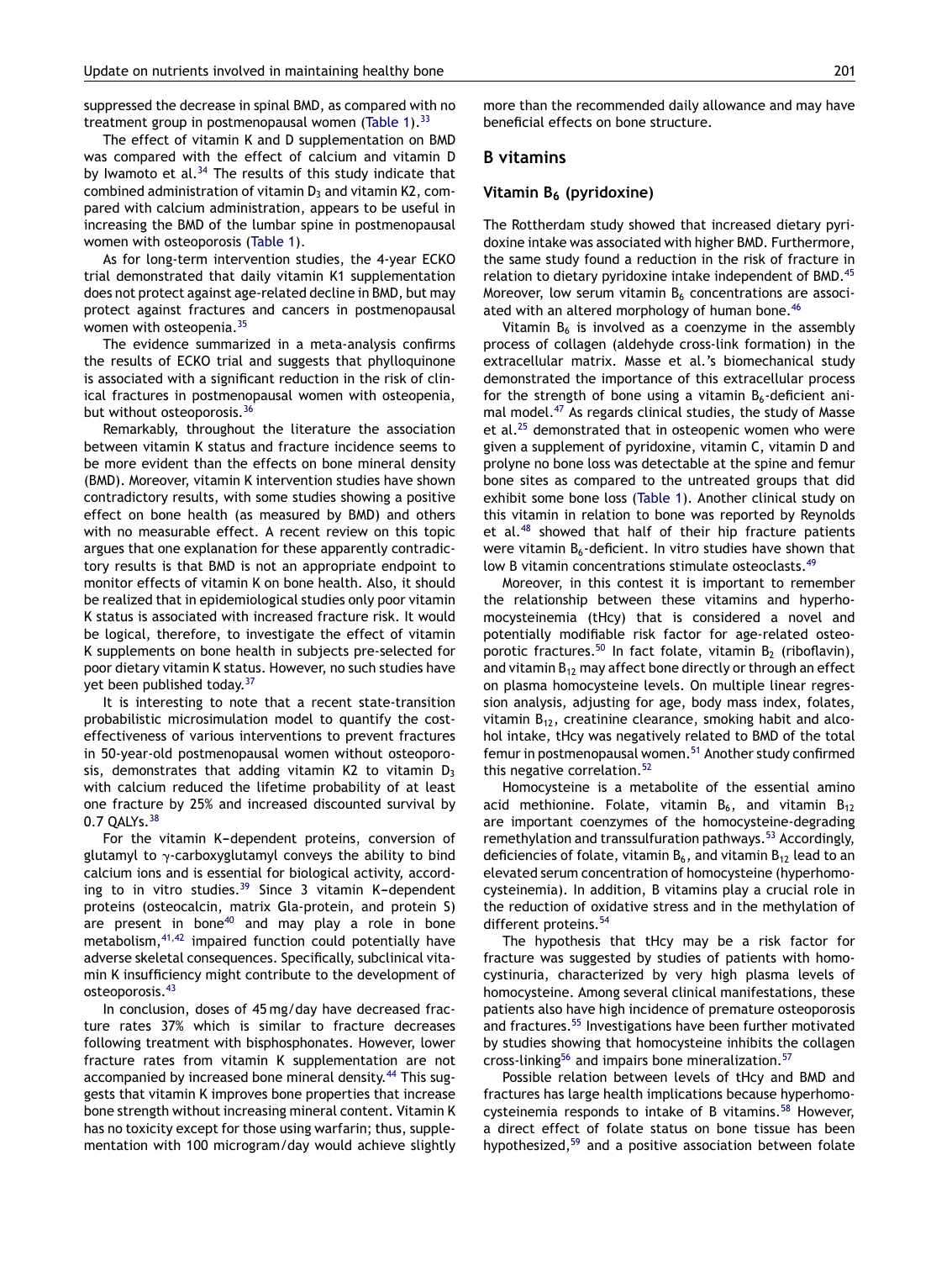levels and lumbar spine BMD has previously been reported in postmenopausal women. $59,60$  Actually, there are no studies in the literature that have evaluated the effect of administration of adequate amounts of B vitamins on BMD, although, given the interest in this topic, a study to assess the efficacy of oral supplementation with B vitamins in the prevention of fractures in Dutch elderly people with elevated homocysteine concentrations is being conducted.<sup>[61](#page-10-0)</sup>

In conclusion, the mechanistic in vitro and animal model studies support the hypothesis of a beneficial effect of homocysteine reduction by B-vitamins supplementation on fracture incidence and related outcome measures. However, evidence from randomized controlled trials (RCTs) is still limited, although, given the interest in this topic, a study aimed at assessing the efficacy of oral supplementation with B vitamins in the prevention of fractures in subjects with elevated homocysteine concentrations is under way.

#### **Magnesium**

A significant association that remained significant after adjustment for many of the important confounding factors was found between intakes of magnesium and BMD.<sup>[16,62,63](#page-9-0)</sup> It has been shown that magnesium (Mg) is essential for the normal function of the parathyroid glands, vitamin D metabolism, and adequate sensitivity of target tissues to parathormone (PTH) and active vitamin D metabolites.<sup>[64](#page-10-0)</sup> Therefore, Mg deprivation is regularly associated with hypoparathyroidism, low production of 1,25-dihydroxyvitamin  $D_3$  [1,25-(OH)<sub>2</sub>D<sub>3</sub>] and end-organ resistance to PTH and vitamin D. The combined effects of Mg deficiency on PTH and  $1,25-(OH)_2D_3$  synthesis and secretion could lead to hypocalcemia without the compensatory increase in PTH secretion.<sup>[65](#page-10-0)</sup> These Mg deficiency-associated adverse effects together could impair bone growth and mineralization $66-68$  and thereby could reduce bone quality, strength and density.<sup>69-71</sup> Accordingly, Mg deficiency has been suggested to be a potential risk factor for osteoporosis.[72,73](#page-10-0) In this regard, postmenopausal osteoporosis in women is frequently associated with low dietary Mg intake<sup>[74](#page-10-0)</sup> and reduced serum and bone Mg levels.<sup>[75,76](#page-10-0)</sup>

Two earlier reports, which indicated that Mg repletion in postmenopausal osteoporotic women significantly increased bone mass and reduced fracture rate, $72,73$  support the contention that Mg deficiency may be associated with osteoporosis. In particular, the study by Stendig-Lindberg et al. of women with osteoporosis in Israel reported significantly increased bone mineral density with 250 mg/day of magnesium supplement when compared to a control group who did not take magnesium supplements. $72$ 

After this interesting study that had the drawback of not being a placebo-controlled trial, conducted in 1993, in 2012 Genuis et al. conducted another study to evaluate the effectiveness of magnesium supplementation on bone health. In this one year study the nutritional supplement included vitamin  $D_3$ , vitamin K2, strontium, magnesium and docosahexaenoic acid (DHA).[77](#page-10-0)

This combined micronutrient supplementation regimen appears to be at least as effective as bisphosphonates or strontium ranelate in raising BMD levels in hip, spine and femoral neck sites. No fractures occurred in the group taking the micronutrient protocol. This micronutrient regimen also appears to show efficacy in individuals where bisphosphonate therapy was previously unsuccessful in maintaining or raising BMD.

In conclusion, there are published studies linking Mg deficiency to osteoporosis. Also, modest supplementation with magnesium is reasonable to support bone health and for other aspects of general health.<sup>[78](#page-11-0)</sup>

### **Potassium**

Farrell et al. recently demonstrated that dietary potassium intakes were positively associated with BMD, $^{79}$  $^{79}$  $^{79}$  confirming previous cross-sectional studies.[16](#page-9-0) Actually, there are no studies in the literature that consider the effectiveness of potassium supplementation on bone mineral density, except for a study on a specific group of subjects, i.e. idiopathic calcium stone formers.[80](#page-11-0)

In the literature, there are only studies suggesting that treatment with potassium citrate can reduce bone resorption, thereby contrasting the potential adverse effects caused by chronic acidemia of protein-rich diets.<sup>[81](#page-11-0)</sup>

In conclusion, cross-sectional studies demonstrated that dietary potassium intakes were positively associated with BMD, but to date, there are no RCTs in the literature that consider the effectiveness of potassium supplementation on bone mineral density.

# **Zinc**

Zinc (Zn) is essential for the growth, development, and maintenance of healthy bones.<sup>[82](#page-11-0)</sup> Zinc deficiency is associated with delayed skeletal growth and decreased bone mass in a variety of animal models, $83$  and zinc supplementation in children has been shown to stimulate both skeletal growth and maturation.<sup>[82](#page-11-0)</sup> In addition, zinc supplementation has been reported to reduce tissue lead deposition in animal models. $84-86$  A significant association that remained significant after adjustment for many of the important confounding factors was found between intakes of zinc and BMD.<sup>[16,19,63](#page-9-0)</sup> As regards clinical studies on zinc efficacy on BMD, the study of Nielsen et al. indicates that Zn supplementation may be beneficial to bone health in postmenopausal women with usual Zn intakes <80 mg/d but not in women consuming adequate amounts of Zn [\(Table](#page-2-0) 1).[87](#page-11-0)

In conclusion, cross-sectional studies demonstrated a significant association between intakes of zinc and BMD. To date, the studies have been shown that Zn supplementation may be beneficial to bone health in postmenopausal women with usual Zn intakes is deficient, but not in women consuming adequate amounts of Zn.

#### **Boron**

Recently, Kaats et al. designed a study to compare the safety and efficacy of three bone health plans (containing different amounts of boron) using three independent sequentially enrolled groups of healthy women aged 40 years and older. $88$  The results of this study demonstrated an increase in BMD in all three treatment groups,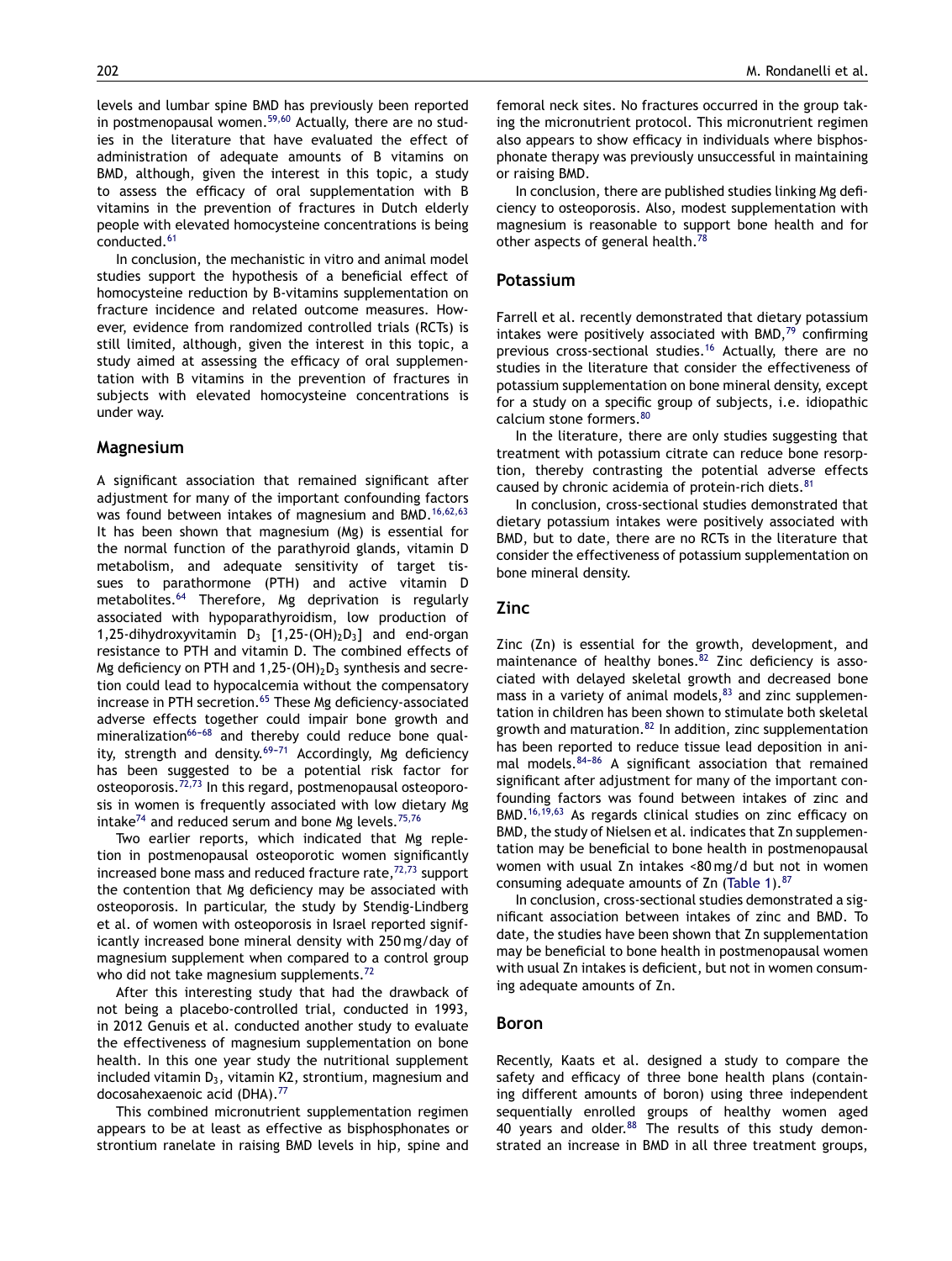but the group following the most nutritionally comprehensive plan outperformed the other two groups. As regards studies in animal models, the study by Amstrong et al. indicates that boron supplementation to pigs can increase growth and bone strength without greatly affecting calcium and phosphorus metabolism.<sup>[89](#page-11-0)</sup> There is, therefore, considerable evidence that dietary boron alleviates perturbations in mineral metabolism that are characteristic of vitamin  $D_3$ deficiency. The findings described in the review by Hunt $90$ lend support to the hypothesis that boron alleviates the symptoms of vitamin  $D_3$  deficiency by enhancing utilization or sparing minimal supplies of the active vitamin  $D_3$  metabolite. Also, boron and vitamin  $D_3$  have the same overall effect on the local utilization of energy substrates. A corollary of the hypothesis is that some of the effects of dietary boron will be overshadowed by the effects of adequate amounts of dietary vitamin  $D_3.^{90}$  $D_3.^{90}$  $D_3.^{90}$ 

In conclusion, boron stabilizes and extends the half-life of vitamin D; therefore, future cross-sectional studies and RCTs are needed to better understand the potential of this interesting micronutrient on bone health.

#### **Silicon**

In 1970, Carlisle suggested that silicon is a possible factor in bone calcification,  $91$  due to animal studies that reported that dietary silicon deficiency resulted in reduced bone tensile strength.<sup>[92,93](#page-11-0)</sup> More recently, a study by Kim et al. demonstrated that silicon supplementation produced positive effects on bone mineral density in calcium-deficient OVX rats by reducing bone resorption;  $94$  in this study, silicon was shown to modulate the ratio of expression of two cytokines involved in bone formation-RANKL and osteoprotegerin. A more recent in vitro study, demonstrated that silica nanoparticles promote a significant enhancement of BMD in mice in vivo. $95$  In the Framingham offspring cohort, increased dietary silicon intake was associated with increased bone mass. $96$  As for studies in humans, silicon was shown to be more effective than etidronate and sodium fluoride over a 14 to 22 month period. $97$  In a recent double blind placebo-controlled 12-month trial in osteopenic and osteoporotic subjects, Spector et al.<sup>[98](#page-11-0)</sup> reported that oral choline-stabilized orthosilicic acid had potential beneficial effects on bone collagen and a trend for a dose-related decrease in the bone resorption marker, collagen type 1 C-terminal telopeptide at 6 and 12 months. Another interesting study<sup>[99](#page-11-0)</sup> demonstrated that, in postmenopausal women with low bone mass, but without osteopenia or osteoporosis, bottled water from artesian aquifers is a safe and effective way of providing easily absorbed dietary silicon to the body, although the research has been conducted for a short time (3 months). However, there are no RCTs that evaluate the effectiveness of silicon supplementation on bone mineral density in humans.

Some types of mineral water also contain silicon in the form of orthosilicic acid.[100](#page-11-0) Beer is a rich source of sili-con because of the processing of barley and hops.<sup>[101](#page-11-0)</sup> Men consume more silicon than women and this is primarily due to differences in beer consumption.<sup>[102](#page-11-0)</sup> Post-menopausal women rarely achieve 40 mg of silicon per day and average approximately 18 mg per day.  $96,103$  Also, post-menopausal women, as well as younger women, may not absorb silicon. Thus, silicon supplementation with approximately 20-30 mg/day may benefit bone health for the majority of subjects who do not consume beer on a regular basis.

In conclusion, cross-sectional studies demonstrated that increased dietary silicon intake was associated with increased bone mass. To date there are no randomized trials on this issue; RCTs are warranted, given also the interesting in vitro, animal model and clinical studies.

#### **Protein and specific amino acids**

Long-term effects of high dietary protein intake on bone structure are not clear.<sup>[104](#page-11-0)</sup> A 5-year cohort study of the effects of high protein intake on lean mass and BMC in elderly postmenopausal women showed that there were positive correlations between baseline protein intake and whole body and appendicular bone-free lean mass and BMC. Compared with those in the lowest tertile of protein intake  $($ <66 g/d), women in the top tertile  $($ >87 g/d) had 5.4–6.0% higher whole body and appendicular lean mass and 5.3-6.0% higher whole body and appendicular BMC. These effects remained after adjusting for potential confounders. However, the effect on BMC disappeared after further adjustment for lean mass. This study shows that high protein intake is associated with long-term beneficial effects on muscle mass and size and bone mass in elderly women. The protein effect on bone may be partly mediated by its effects on muscle.[105](#page-11-0)

On average, for every 50 g increase in dietary protein, there is approximately a 1.6 mmol increase in 24-h urinary calcium excretion.[106](#page-11-0) Indeed, some investigators have concluded that dietary protein is a more important regulator of urinary calcium than dietary calcium intake.<sup>107,108</sup>One mechanism by which high dietary protein could induce bone loss may be related to the metabolic acid load engendered by such a diet. Meat and fish, which are high in sulfur-containing amino acids, generate significant fixed metabolic acid loads, whereas fruits and vegetables generate little acid and, in fact, may under certain circumstances generate more base than acid. While renal metabolism represents the principal mechanism by which fixed metabolic acid loads are handled by the body, renal buffering may be incomplete, particularly with aging. Under those circumstances, the skeleton may be called on to act as a buffer to neutralize acid generated from high-protein diets. Liberation of buffer from bone comes at the expense of mineral dissolution and ultimately bone loss.<sup>109-111</sup> Consistent with this hypothesis is the finding that the magnitude of urinary calcium excretion during a high-protein diet is dependent, to a large extent, on the sulfur amino acid content of the diet. $112-114$ 

However, additional balance studies have shown that higher protein intake leads to increased intestinal absorption of calcium.[115](#page-11-0) Thus, higher urinary calcium produced by high protein diets may reflect this enhanced calcium absorption and not bone resorption. In fact, previous studies have observed that subjects with greater protein intake had higher BMD and less bone loss, perhaps mediated through local production of insulin-like growth factor-1 (IGF-1) by amino acids arginine<sup>[116](#page-11-0)</sup> and lysine.<sup>[117,118](#page-11-0)</sup> Yakar et al.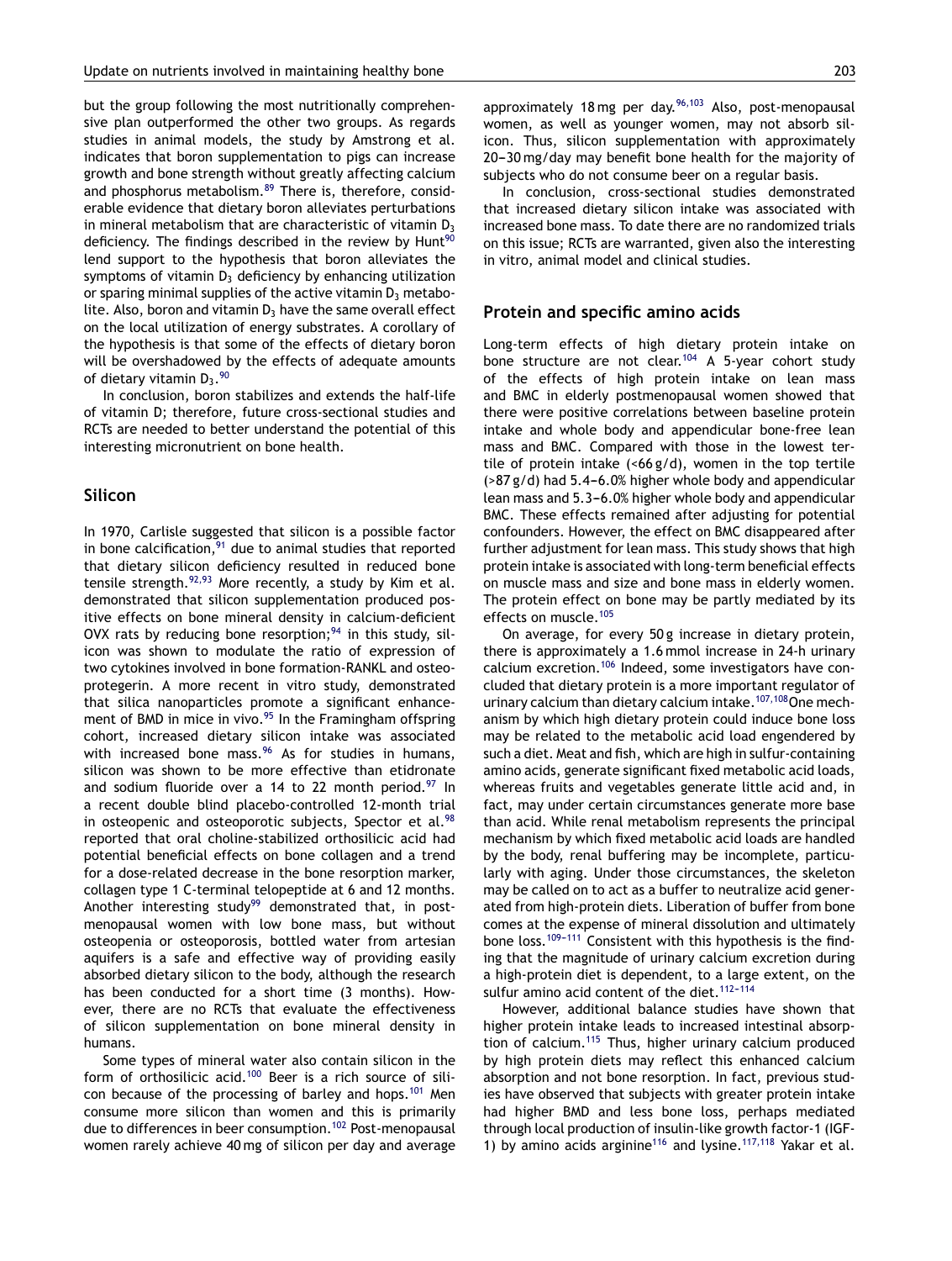showed low levels of IGF-1 in mice was associated with decreased bone strength.<sup>119</sup>On the other hand, the longterm consequences of low-protein diet-induced changes in mineral metabolism are not known, but the diet could be detrimental to skeletal health. Of concern are several epidemiologic studies that demonstrate reduced bone density and increased rates of bone loss in individuals habitually consuming low-protein diets.<sup>[120,121](#page-12-0)</sup>

With regard to individual amino acids, there are numerous studies on animal models, but very few human intervention studies. As for supplementation with arginine, it has been hypothesized that supplementation of  $L$ -arginine may be a novel strategy in the prevention and treatment of osteoporosis, because l-arginine can be converted to produce nitric oxide (NO), that slows bone remodeling and bone loss in animal and human studies.<sup>[122](#page-12-0)</sup> This hypothesis has been confirmed by many studies in animal models.<sup>123-125</sup> while there is still no confirmation in human studies because the studies conducted to date do not have an adequate sample size and were conducted without comparison to placebo.<sup>[126,127](#page-12-0)</sup> In addition, Hurson et al. showed that supplementation with l-arginine leads to a significant increase in serum IGF-1 concentration.<sup>[128](#page-12-0)</sup> Several studies have shown that serum levels of IGF-1 are significantly correlated with BMD, cross-sectional area of the femur, and risk of hip fractures. Arginine is a semi-essential amino acid involved in multiple areas of human physiology and metabolism. Arginine is the biologic precursor of NO, an endogenous messenger molecule involved in a variety of endothelium dependent physiological effects. Several co-factors are required for NO biosynthesis. Flavin adenine dinucleotide, flavin mononucleotide, and (6R)5,6,7,8-tetrahydrobiopterin (BH(4)) are essential cofactors required for the activity of NO synthase (NOS). Nitric oxide synthases are a family of enzymes that catalyze the production of nitric oxide from l-arginine. Recent reports suggest that vitamin C may prevent endothelial dysfunction by scavenging free radicals and increasing the bioavailability of nitric oxide.[129,130](#page-12-0) Studies in cultured vascular endothelial cells demonstrated that vitamin C increases NOS activity by increasing availability of BH4. $129,131,132$  A more recent study showed that the beneficial effect of vitamin C on vascular endothelial function appears to be mediated in part by protection of tetrahydrobiopterin and restoration of NOS enzymatic activity.<sup>[133](#page-12-0)</sup> Vitamin B<sub>2</sub> (riboflavin) is a precursor of certain essential coenzymes such as flavin mononucleotide and flavin adenine dinucleotide. In these coenzyme forms riboflavin functions as a catalyst for oxidation and reduction reactions and electron transport.<sup>[134](#page-12-0)</sup>

Concerning the activity of glutamate on bone health, a recent review highlighted that glutamate could play a pivotal role in mechanisms underlying the maintenance of cellular homeostasis as an extracellular signal mediator in bone.<sup>[135](#page-12-0)</sup> In fact, an in vitro study shows that  $L$ -glutamate promotes the stimulation of osteoblast differentiation by N-methyl-p-aspartate receptor activation.<sup>[136](#page-12-0)</sup> No studies have been conducted in humans.

In conclusion, rather than having a negative effect on bone, protein intake appears to benefit bone status, particularly in older adults. A moderate intake of proteins (1 g/kg/day) is associated with normal calcium metabolism and presumably does not alter bone turnover. With regard

to individual amino acids, it has been hypothesized that supplementation of  $L$ -arginine may be a novel strategy in the prevention and treatment of osteoporosis, because l-arginine can be converted to produce NO, that slows bone remodeling and bone loss in animal and human studies and leads to a significant increase in serum IGF-1 concentration.

#### **Long-chain polyunsaturated fatty acids**

Dietary long-chain polyunsaturated fatty acids (LCPUFAs) are incorporated into cell membranes within the body. The composition of LCPUFAs in the diet is reflected in the fatty acid composition of a variety of body tissues and fluids, including bone marrow, the periosteum and bone.<sup>[137](#page-12-0)</sup> There is evidence from animal models that omega-3 fatty acids inhibit osteoclast activity and promote osteoblast activity, thus favoring bone formation over bone resorption. Animal studies also suggest that LCPUFAs potentiate the effects of estrogen on bone, reduce bone loss during estrogen deficiency, and moderate peripheral peroxisome activated receptor gamma (PPAR- $\gamma$ ), which influences the marrow adi-posity that accompanies osteoporosis.<sup>[138](#page-12-0)</sup> It appears that the omega-6/omega-3 ratio may be important, in addition to the absolute quantities of omega-3 fatty acids ingested.<sup>[139](#page-12-0)</sup> Lipid metabolism differs between animals and humans, so data cannot always be easily extrapolated from these animals to humans.<sup>[140](#page-12-0)</sup> To date, human studies concerning omega-3 and omega-6 fatty acids and bone health are limited, no RCTs included fracture as an outcome with some suggesting an effect on calcium absorption, bone turnover, peak bone mass and postmenopausal bone loss. $141-145$  A recent inter-esting metanalysis<sup>[146](#page-12-0)</sup> showed strong conclusions regarding n-3 FAs and bone disease are limited, due to the small number and modest sample sizes of RCTs; however, it appears that any potential benefit of omega 3 fatty acids on skeletal health may be enhanced by concurrent administration of calcium.

In conclusion, some epidemiological evidence suggests that diets high in LCPUFAs may be beneficial for skeletal health, but to date no RCTs support a positive effect of n-omega 3 fatty acids on osteoporosis.

# **Other minerals: Selenium, strontium and copper**

#### **Selenium**

Selenium deficiency is detrimental to bone microarchitecture by increasing bone resorption, possibly through decreasing antioxidative potential.<sup>[147](#page-12-0)</sup>

An inverse dose-response association between intakes of selenium and the risk of hip fracture was observed among ever smokers in an elderly Utah population. Ever smokers in the highest quintile of intakes of selenium had 73% lower risks of hip fracture than those in the lowest quintile.[148](#page-12-0)

However, Melhus et al. and Wolf et al. did not find an association between low compared with high intakes of dietary selenium and risk of hip fracture. Those findings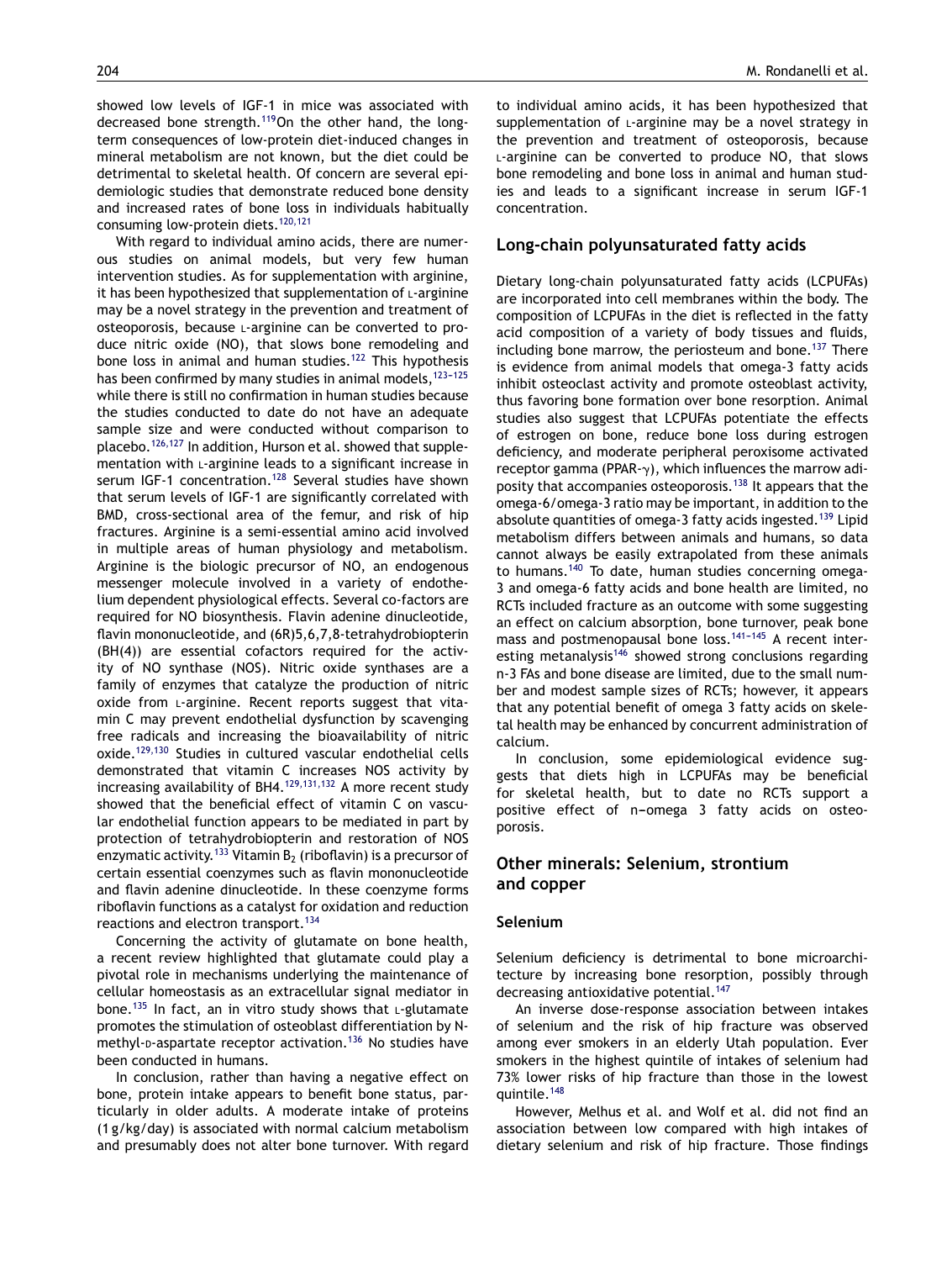are not surprising, given that there is probably too little selenium in our bodies to act as a direct antioxidant without the use of supplements.<sup>[149,150](#page-12-0)</sup>

In the evaluation of antioxidant supplement safety, it is important to acknowledge that the process of oxidative stress is not just equated with adverse consequences and that the generation of byproducts of oxidative stress are natural and can be beneficial, such as, signal transduction via modulation of kinases or phosphatases and transcription factor activation leading to cell growth, proliferation, and apoptosis.

#### **Strontium**

Strontium is increasingly being recognized as a trace mineral which may be essential to the normal biology of bone and teeth and it is yet undetermined if strontium deficiency, like iodine deficiency, results in physiological malfunction. Thus, the restoration of adequate strontium levels to individuals may simply represent the normal homeostatic requirement for strontium, and normal healthy bone may require some level of strontium to prevent calcium loss.[151](#page-12-0)

At low supplemental doses of strontium, in fact, there is evidence of an increase in both bone formation rate and the trabecular bone density related to a strontium-induced stimulation of osteoblastic activity.[152](#page-12-0) Furthermore, at low doses, strontium is not associated with any mineralization defect or any increase in the number of active bone-resorbing cells.<sup>[153,154](#page-12-0)</sup> In addition, it has recently been found that the mechanism of strontium benefit may also involve a calcium preservation effect as the rate of calcium release was almost halved after strontium treatment was assessed in recent research on teeth.[151](#page-12-0) Finally, strontium supplementation, unlike use of calcium supplementation, shows the ability to recalcify osteopenic areas in pathological bone conditions characterized by accelerated bone loss and extensive demineralization.[152,155](#page-12-0)

#### **Copper**

Copper is essential for normal development of the skeleton in humans and animals.<sup>156-158</sup> There is no cross sectional or RCTs in literature on copper intake or supplementation and BMD.

In conclusion, to date, randomized controlled trials on effect of supplementation with selenium, strontium, copper and BMD are scarce and so the results not conclusive, although studies in vitro and in animal models are interesting and promising.

# **General concluding remarks**

Pharmacological interventions may prevent 30-60% of frac-tures in patients with osteoporosis.<sup>[159](#page-13-0)</sup> However, due to the high prevalence of osteoporosis and osteoporotic fractures, attention has been shifted toward preventive lifestyle interventions, such as vitamin D and calcium supplementation and promoting physical activity. Supplementation of vitamin D and calcium was shown to decrease the incidence of hip fractures and other non-vertebral fractures by 23-26%.<sup>[11](#page-9-0)</sup> Increased physical activity is related to higher BMD, bone structure and elasticity<sup>[160,161](#page-13-0)</sup> and is suggested to reduce the risk of hip fracture.<sup>[162](#page-13-0)</sup>

Despite the fact that several recent reviews stress the importance of certain nutrients in the protection of the bone, the literature on the clinical intervention studies in humans is low, debated and often dated.

A crucial point concerns the difficulty of identifying the specific effect of single individual elements of diets. Biochemicals in their natural physiological state as produced in foods or gut microbiota do not work in isolation. Combinations of nutrients are known to be required for normal biochemical function. In addition, emerging evidence suggests that other nutrients including some phytochemicals may contribute to the constellation of factors involved in healthy bone biochemistry.

In addition to identifying the role of individual components, there is a great need to understand the interactions of these factors within diets and, increasingly, in the presence of nutrient supplements. Furthermore, genetic factors are likely to interact with these dietary exposures, increasing the complexity of these effects. With advances in both genetics and nutrition, improved understanding of all these interactions will contribute to effective recommendations for prevention of bone loss and osteoporosis in the aging population.

The intake, through diet or supplements, of adequate amounts of certain vitamins and minerals is certainly a key point for the prevention of BMD loss and is a crucial support to the drugs in the treatment of osteoporosis. Adequate dietary intake is essential and supplementation should be considered in subjects with documented malabsorption syndromes or deficiencies.

It is important to note that the effects of interventions in healthy subjects cannot be extrapolated to subjects with osteoporosis.

The effectiveness of the use of supplemental nutrients for osteoporosis therapy remains controversial, because studies in double-blind comparison with drugs are scarce. As regards osteopenia, certainly today there is evidence of how the intake of dietary supplements of vitamin K can slow the loss of bone mineral density.

Based on this review of the literature, supplementation with vitamins B, C, K, and silicon can be recommended for proper maintenance of bone health, although further clinical studies are needed. The results of studies on long-chain polyunsaturated fatty acids, potassium, magnesium, copper, selenium and strontium are not conclusive, although studies in vitro and in animal models are interesting and promising.

As regards macronutrients, rather than having a negative effect on bone, protein intake appears to benefit bone status, particularly in older adults. A moderate intake of proteins (1 g/kg/day), is associated with normal calcium metabolism and presumably does not alter bone turnover.

Programs to increase awareness of osteoporosis and its outcomes are necessary for healthcare specialists and the general public. Earlier diagnosis and intervention prior to the first fracture are highly desirable and the use of specific dietary supplement may be useful. Further RCTs should be carried out on this topic.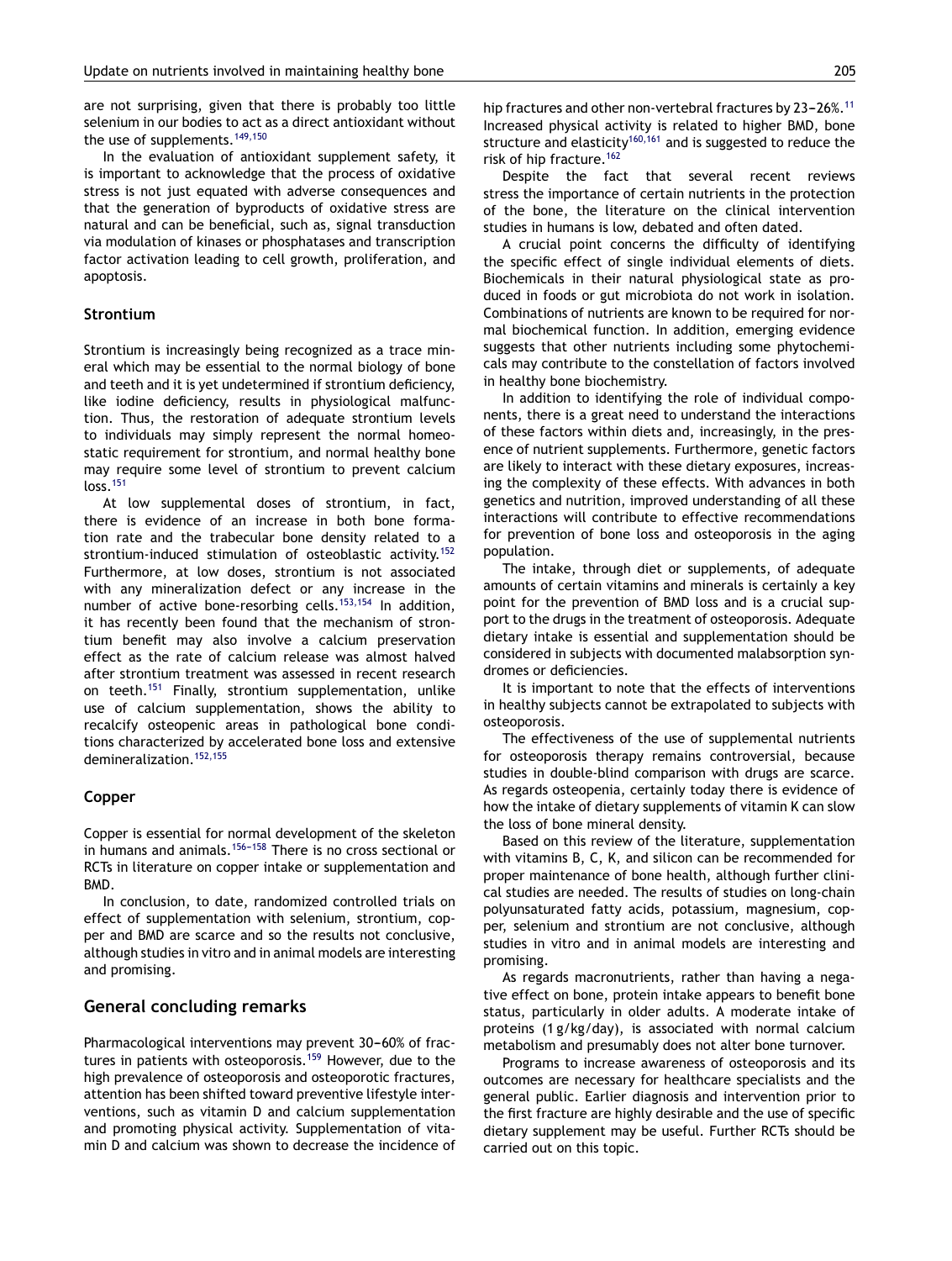# <span id="page-9-0"></span>**Conflict of interest**

The authors declare no conflict of interest.

# **References**

- 1. Looker AC, Orwoll ES, Johnston CCJJr, Lindsay RL, Wahner HW, Dunn WL, et al. Prevalence of low femoral bone density in older U.S. adults from NHANES III. J Bone Miner Res. 1997;12:1761-8.
- 2. Haczynski J, Jakimiuk A. Vertebral fractures: a hidden problem of osteoporosis. Med Sci Monit. 2001;7:1108-17.
- 3. [www.statistics.gov.uk](http://www.statistics.gov.uk/)
- 4. Kanis JA, Johnell O, Oden A, Jonsson B, De Laet C, Dawson A. Risk of hip fracture according to the World Health Organization criteria for osteopenia and osteoporosis. Bone. 2000;27:585-90.
- 5. Cauley JA, Thompson DE, Ensrud KC, Scott JC, Black D. Risk of mortality following clinical fractures. Osteoporosis Int. 2000:11:556-61.
- 6. Johnell O, Kanis JA. An estimate of the worldwide prevalence and disability associated with osteoporotic fractures. Osteoporos Int. 2006;17:1726-33.
- 7. Kanis JA, Johnell O. Requirements for DXA for the management of osteoporosis in Europe. Osteoporos Int. 2005;16:229-38.
- 8. Pazianas M, Miller P, Blumentals WA, Bernal M, Kothawala P. A review of the literature on osteonecrosis of the jaw in patients with osteoporosis treated with oral bisphosphonates: prevalence, risk factors, and clinical characteristics. Clin Ther. 2007;29:1548-58.
- 9. Banks E, Canfell K. Invited Commentary: Hormone therapy risks and benefits - the Women's Health Initiative findings and the postmenopausal estrogen timing hypothesis. Am J Epidemiol. 2009;170:24-8.
- 10. Kraft K. Complementary/alternative medicine in the context of prevention of disease and maintenance of health. Prev Med. 2009:49:88-92.
- 11. Bischoff-Ferrari HA, Willett WC, Wong JB, Giovannucci E, Dietrich T, Dawson-Hughes B. Fracture prevention with vitamin D supplementation: a meta-analysis of randomized controlled trials. JAMA. 2005;293:2257-64.
- 12. Kitchin B, Morgan SL. Not just calcium and vitamin D: other nutritional considerations in osteoporosis. Curr Rheumatol Rep. 2007;9:85-92.
- 13. Palacios C. The role of nutrients in bone health, from A to Z. Crit Rev Food Sci Nutr. 2006;46:621-8.
- 14. Miggiano GA, Gagliardi L. Diet, nutrition and bone health. Clin Ter. 2005;156:47-56.
- 15. Heaney RP. The bone-remodeling transient: implications for the interpretation of clinical studies of bone mass change. J Bone Miner Res. 1994;9:1515-23.
- 16. New SA, Bolton-Smith C, Grubb DA, Reid DM. Nutritional influences on bone mineral density: a cross-sectional study in premenopausal women. Am J Clin Nutr. 1997;65:1831-9.
- 17. Freudenheim JL, Johnson NE, Smith EL. Relationships between usual nutrient intake and bone-mineral content of women 35-65 years of age: longitudinal and cross-sectional analysis. Am J Clin Nutr. 1986;44:863-76.
- 18. Hall SL, Greendale GA. The relation of dietary vitamin C intake to bone mineral density: results from the PEPI study. Calcif Tissue Int. 1998;63:183-9.
- 19. Ilich JZ, Brownbill RA, Tamborini L. Bone and nutrition in elderly women: protein, energy, and calcium as main determinants of bone mineral density. Eur J Clin Nutr. 2003;57: 554-65.
- 20. Roughead ZK, Kunkel ME. Effect of diet on bone matrix constituents. J Am Coll Nutr. 1991;10:242-6.
- 21. Franceschi RT. The role of ascorbic acid in mesenchymal differentiation. Nutr Rev. 1992;50:65-70.
- 22. Morton DJ, Barrett-Connor EL, Schneider DL. Vitamin C supplement use and bone mineral density in postmenopausal women. J Bone Miner Res. 2001;16:135-40.
- 23. Leveille SG, LaCroix AZ, Koepsell TD, Beresford SA, Van Belle G, Buchner DM. Dietary vitamin C and bone mineral density in postmenopausal women in Washington State, USA. J Epidemiol Community Health. 1997;51:479-85.
- 24. Sahni S, Hannan MT, Gagnon D, Blumberg J, Cupples LA, Kiel DP, et al. Protective effect of total and supplemental vitamin C intake on the risk of hip fracture  $-$  a 17-year followup from the Framingham Osteoporosis Study. Osteoporos Int. 2009;20:1853-61.
- 25. Masse PG, Jougleux JL, Tranchant C, Dosy J, Caissie M, P Coburn S. Enhancement of calcium/vitamin d supplement efficacy by administering concomitantly three key nutrients essential to bone collagen matrix for the treatment of osteopenia in middle-aged women: a one-year follow-up. J Clin Biochem Nutr. 2010;46:20-9.
- 26. Ruiz-Ramos M, Vargas LA, Fortoul Van der Goes TI, Cervantes-Sandoval A, Mendoza-Nunez VM. Supplementation of ascorbic acid and alpha-tocopherol is useful to preventing bone loss linked to oxidative stress in elderly. J Nutr Health Aging. 2010;14:467-72.
- 27. Arslan A, Orkun S, Aydin G, Keles I, Tosun A, Arslan M, et al. Effects of ovariectomy and ascorbic acid supplement on oxidative stress parameters and bone mineral density in rats. Libyan J Med. 2011;6, [http://dx.doi.org/10.3402/ljm.v6i0.5965](dx.doi.org/10.3402/ljm.v6i0.5965). Epub 2011 Oct 3.
- 28. Diplock AT. Antioxidant nutrients and disease prevention: an overview. Am J Clin Nutr. 1991;53:189S-93S.
- 29. Garrett IR, Boyce BF, Oreffo RO, Bonewald L, Poser J, Mundy GR. Oxygen-derived free radicals stimulate osteoclastic bone resorption in rodent bone in vitro and in vivo. J Clin Invest. 1990;85:632-9.
- 30. Pearson DA. Bone health and osteoporosis: the role of vitamin K and potential antagonism by anticoagulants. Nutr Clin Pract. 2007:22:517-44.
- 31. Chan R, Leung J, Woo J. No Association between dietary vitamin K intake and fracture risk in chinese community-dwelling older men and women: a prospective study. Calcif Tissue Int. 2012:90:396-403.
- 32. Booth SL, Broe KE, Gagnon DR, Tucker KL, Hannan MT, McLean RR, et al. Vitamin K intake and bone mineral density in women and men. Am J Clin Nutr. 2003;77:512-6.
- 33. Iwamoto I, Kosha S, Noguchi S, Murakami M, Fujino T, Douchi T, et al. A longitudinal study of the effect of vitamin K2 on bone mineral density in postmenopausal women a comparative study with vitamin D3 and estrogen-progestin therapy. Maturitas. 1999;31:161-4.
- 34. Iwamoto J, Takeda T, Ichimura S. Effect of combined administration of vitamin D3 and vitamin K2 on bone mineral density of the lumbar spine in postmenopausal women with osteoporosis. J Orthop Sci. 2000;5:546-51.
- 35. Cheung AM, Tile L, Lee Y, Tomlinson G, Hawker G, Scher J, et al. Vitamin K supplementation in postmenopausal women with osteopenia (ECKO trial): a randomized controlled trial. PLoS Med. 2008;5:e196.
- 36. Stevenson M, Lloyd-Jones M, Papaioannou D. Vitamin K to prevent fractures in older women: systematic review and economic evaluation. Health Technol Assess. 2009;13:  $1 - 134.$
- 37. Vermeer C. Vitamin K: the effect on health beyond coagulation - an overview. Food Nutr Res. 2012;56, [http://dx.doi.org/10.3402/fnr.v56i0.5329](dx.doi.org/10.3402/fnr.v56i0.5329). Epub 2012 Apr 2.
- 38. Gajic-Veljanoski O, Bayoumi AM, Tomlinson G, Khan K, Cheung AM. Vitamin K supplementation for the primary prevention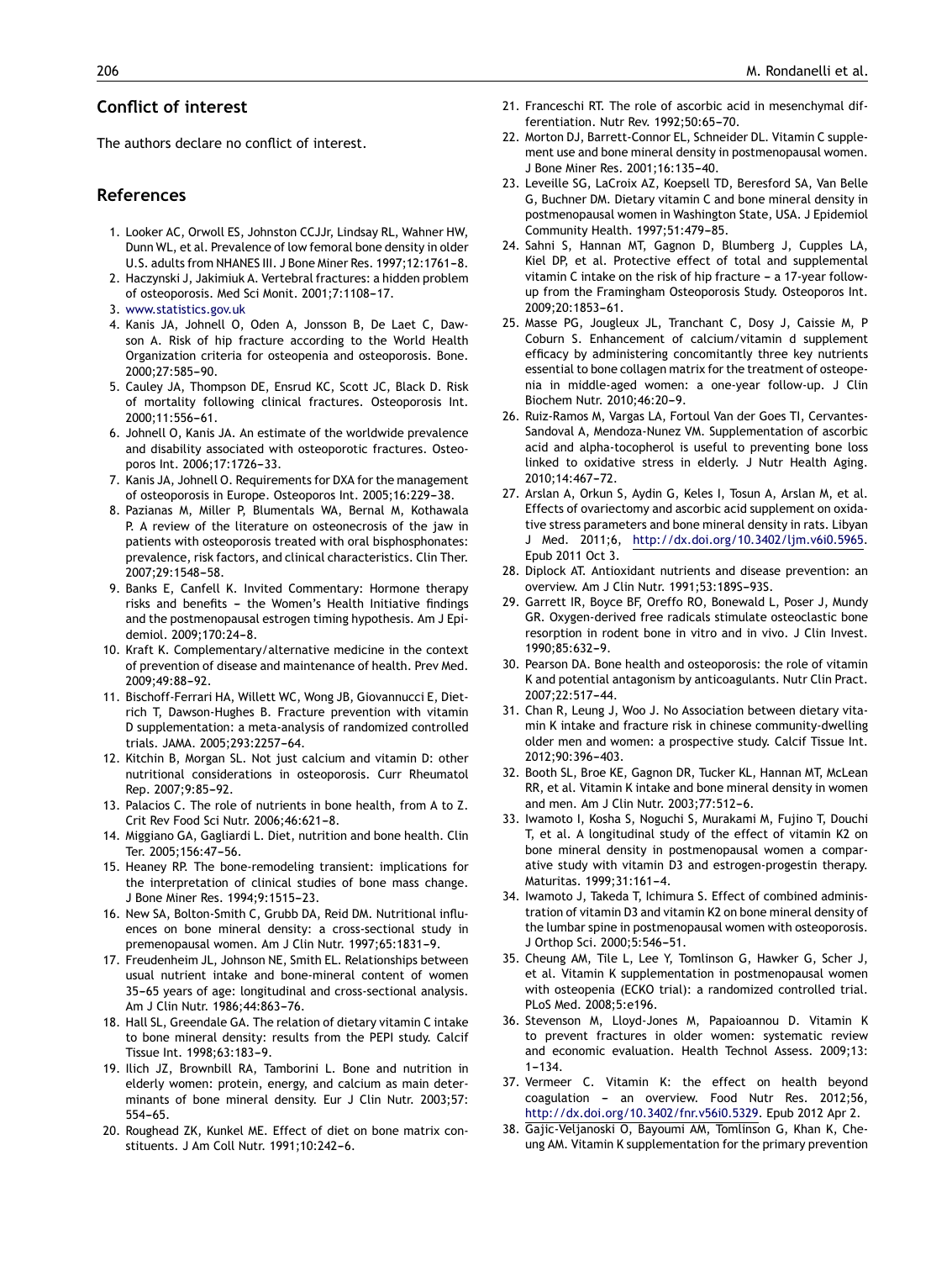<span id="page-10-0"></span>of osteoporotic fractures: is it cost-effective and is future research warranted? Osteoporos Int. 2012;23:2681-92.

- 39. Esmon CT, Suttie JW, Jackson CM. The functional significance of vitamin K action. Difference in phospholipid binding between normal and abnormal prothrombin. J Biol Chem. 1975:250:4095-9.
- 40. Binkley NC, Suttie JW. Vitamin K nutrition and osteoporosis. J Nutr. 1995;125:1812-21.
- 41. Booth SL, Gundberg CM, McKeown NM, Morse MO, Wood RJ. Vitamin K depletion increases bone turnover. J Bone Miner Res. 1999;14:S393.
- 42. Ducy P, Desbois C, Boyce B, Pinero G, Story B, Dunstan C, et al. Increased bone formation in osteocalcin-deficient mice. Nature. 1996:382:448-52.
- 43. Weber P. The role of vitamins in the prevention of osteoporosis - a brief status report. Int J Vitam Nutr Res. 1999;69: 194-7.
- 44. Iwamoto J, Takeda T, Sato Y. Menatetrenone (vitamin K2) and bone quality in the treatment of postmenopausal osteoporosis. Nutr Rev. 2006;64:509-17.
- 45. Yazdanpanah N, Zillikens MC, Rivadeneira F, de Jong R, Lindemans J, Uitterlinden AG, Pols HA, van Meurs JB. Effect of dietary B vitamins on BMD and risk of fracture in elderly men and women: the Rotterdam study. Bone. 2007;41:987-94.
- 46. Holstein JH, Herrmann M, Splett C, Herrmann W, Garcia P, Histing T, et al. Low serum folate and vitamin B-6 are associated with an altered cancellous bone structure in humans. Am J Clin Nutr. 2009:90:1440-5.
- 47. Masse PG, Rimnac CM, Yamauchi M, Coburn SP, Rucker RB, Howell DS, Boskey AL. Pyridoxine deficiency affects biomechanical properties of chick tibial bone. Bone. 1996:18:567-74.
- 48. Reynolds T, Marshall P, Brain A. Patients with hip fracture may be vitamin  $B_6$  deficient. Acta Orthop Scand. 1992;63:635-8.
- 49. Herrmann M, Widmann T, Colaianni G, Colucci S, Zallone A, Herrmann W. Increased osteoclast activity in the presence of increased homocysteine concentrations. Clin Chem. 2005;51:2348-53.
- 50. Herrmann M, Peter Schmidt J, Umanskaya N, Wagner A, Taban-Shomal O, Widmann T, et al. The role of hyperhomocysteinemia as well as folate, vitamin B(6) and B(12) deficiencies in osteoporosis: a systematic review. Clin Chem Lab Med. 2007:45:1621-32.
- 51. Bucciarelli P, Martini G, Martinelli I, Ceccarelli E, Gennari L, Bader R, et al. The relationship between plasma homocysteine levels and bone mineral density in post-menopausal women. Eur J Intern Med. 2010;21:301-5.
- 52. Gjesdal CG, Vollset SE, Ueland PM, Refsum H, Drevon CA, Gjessing HK, et al. Plasma total homocysteine level and bone mineral density: the Hordaland Homocysteine Study. Arch Intern Med. 2006;166:88-94.
- 53. Selhub J. Homocysteine metabolism. Annu Rev Nutr. 1999;19:217-46.
- 54. Herrmann W, Herrmann M, Obeid R. Hyperhomocysteinaemia: a critical review of old and new aspects. Curr Drug Metab. 2007;8:17-31.
- 55. Mudd SH, Skovby F, Levy HL, Pettigrew KD, Wilcken B, Pyeritz RE, et al. The natural history of homocystinuria due to cystathionine beta-synthase deficiency. Am J Hum Genet. 1985:37:1-31.
- 56. Lubec B, Fang-Kircher S, Lubec T, Blom HJ, Boers GH. Evidence for McKusick's hypothesis of deficient collagen crosslinking in patients with homocystinuria. Biochim Biophys Acta. 1996;1315:159-62.
- 57. Khan M, Yamauchi M, Srisawasdi S, Stiner D, Doty S, Paschalis EP, et al. Homocysteine decreases chondrocyte-mediated matrix mineralization in differentiating chick limb-bud mesenchymal cell micro-mass cultures. Bone. 2001;28:387-98.
- 58. Clarke R, Armitage J. Vitamin supplements and cardiovascular risk: review of the randomized trials of homocysteine-lowering vitamin supplements. Semin Thromb Hemost. 2000;26:341-8.
- 59. Cagnacci A, Baldassari F, Rivolta G, Arangino S, Volpe A. Relation of homocysteine, folate, and vitamin B12 to bone mineral density of postmenopausal women. Bone. 2003;33:956-9.
- 60. McLean RR, Karasik D, Selhub J, Tucker KL, Ordovas JM, Russo GT, et al. Association of a common polymorphism in the methylenetetrahydrofolate reductase (MTHFR) gene with bone phenotypes depends on plasma folate status. J Bone Miner Res. 2004:19:410-8.
- 61. van Wijngaarden JP, Dhonukshe-Rutten RA, van Schoor NM, van der Velde N, Swart KM, Enneman AW, et al. Rationale and design of the B-PROOF study, a randomized controlled trial on the effect of supplemental intake of vitamin B12 and folic acid on fracture incidence. BMC Geriatr. 2011;11:80.
- 62. Tranquilli AL, Lucino E, Garzetti GG, Romanini C. Calcium, phosphorus and magnesium intakes correlate with bone mineral content in postmenopausal women. Gynecol Endocrinol. 1994;8:55-8.
- 63. Price CT, Langford JR, Liporace FA. Essential nutrients for bone health and a review of their availability in the average North American Diet. Open Orthop. 2012;6:143-9.
- 64. Zofkova I, Kancheva RL. The relationship between magnesium and calciotropic hormones. Magnes Res. 1995;8:77-84.
- 65. Targovnik JH, Rodman JS, Sherwood LM. Regulation of parathyroid hormone secretion in vitro: quantitative aspects of calcium and magnesium ion control. Endocrinology. 1971;88:1477-82.
- 66. Carpenter TO, Mackowiak SJ, Troiano N, Gundberg CM. Osteocalcin and its message: relationship to bone histology in Mg-deprived rats. Am J Physiol. 1992;263:E106-14.
- 67. Jones JE, Schwartz R, Krook L. Calcium homeostasis and bone pathology in magnesium deficient rats. Calcif Tissue Int. 1980;31:231-8.
- 68. Gruber HE, Massry SG, Brautbar N. Effect of relatively longterm hypomagnesemia on the chondro-osseous features of the rat vertebrae. Miner Electrolyte Metab. 1994;20:282-6.
- 69. Boskey AL, Rimnac CM, Bansal M, Federman M, Lian J, Boyan BD. Effect of short-term hypomagnesemia on the chemical and mechanical properties of rat bone. J Orthop Res. 1992;10:774-83.
- 70. Kenney MA, McCoy H, Williams L. Effects of magnesium deficiency on strength, mass and composition of rat femur. Calcif Tissue Int. 1994;54:44-9.
- 71. Miller ER, Ullrey DE, Zutaut CL, Baltzer BV, Schmidt DA, Hoefer JA, et al. Magnesium requirement of the baby pig. J Nutr. 1965;85:13-20.
- 72. Stendig-Lindberg G, Tepper R, Leichter I. Trabecular bone density in a two-year controlled trial of peroral magnesium in osteoporosis. Magnes Res. 1993;6:155-63.
- 73. Sojka JE, Weaver CM. Magnesium supplementation osteoporosis. Nutr Rev. 1995;53:71-4.
- 74. Durlach J, Durlach V, Bac P, Rayssiguier Y, Bara M, Guiet-Bara A, et al. Magnesium and ageing II. Clinical data: aetiological mechanisms and pathophysiological consequences of magnesium deficit in the elderly. Magnes Res. 1993;6: 379-94.
- 75. Reginster JY, Strause L, Deroisy R, Lecart MP, Saltman P, Franchimont P. Preliminary report of decreased serum magnesium in postmenopausal osteoporosis. Magnesium.  $1989.8.106 - 9$
- 76. Hallfrisch J, Muller DC. Does diet provide adequate amounts of calcium, iron, magnesium, and zinc in a well-educated adult population? Exp Gerontolnm. 1993;28:473-83.
- 77. Genuis SJ, Bouchard TP. Combination of Micronutrients for Bone (COMB) Study: bone density after micronutrient intervention. J Environ Public Health. 2012;2012:354151.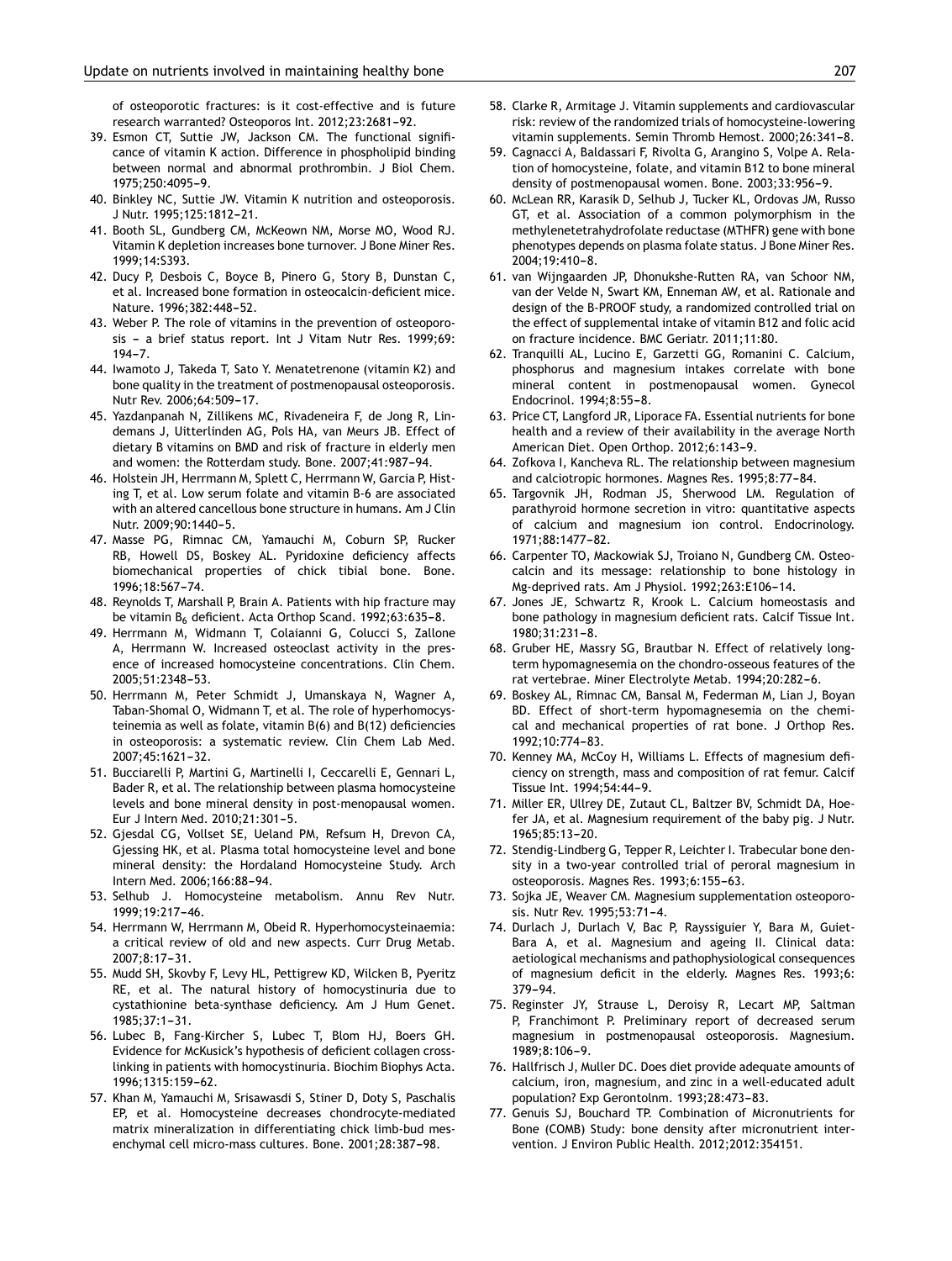- <span id="page-11-0"></span>78. Vormann J. Magnesium: nutrition and metabolism. Mol Aspects Med. 2003;24:27-37.
- 79. Farrell VA, Harris M, Lohman TG, Going SB, Thomson CA, Weber JL, et al. Comparison between dietary assessment methods for determining associations between nutrient intakes and bone mineral density in postmenopausal women. J Am Diet Assoc. 2009:109:899-904.
- 80. Vescini F, Buffa A, La Manna G, Ciavatti A, Rizzoli E, Bottura A, et al. Long-term potassium citrate therapy and bone mineral density in idiopathic calcium stone formers. J Endocrinol Invest. 2005:28:218-22.
- 81. Sakhaee K, Maalouf NM, Abrams SA, Pak CY. Effects of potassium alkali and calcium supplementation on bone turnover in postmenopausal women. J Clin Endocrinol Metab. 2005;90:3528-33.
- 82. Yamaguchi M. Role of zinc in bone formation and bone resorption. J Trace Elem Exp Med. 1998;11: 119-35.
- 83. Rossi L, Migliaccio S, Corsi A, Marzia M, Bianco P, Teti A, et al. Reduced growth and skeletal changes in zinc-deficient growing rats are due to impaired growth plate activity and inanition. J Nutr. 2001;131:1142-6.
- 84. Cerklewski FL, Forbes RM. Influence of dietary zinc on lead toxicity in the rat. J Nutr. 1976;106:689-96.
- 85. Flora SJ, Kumar D, Das Gupta S. Interaction of zinc, methionine or their combination with lead at gastrointestinal or post-absorptive level in rats. Pharmacol Toxicol. 1991;68:  $3 - 7$ .
- 86. Miller GD, Massaro TF, Massaro EJ. Interactions between lead and essential elements: a review. Neurotoxicology. 1990;11:99-120.
- 87. Nielsen FH, Lukaski HC, Johnson LK, Roughead ZK. Reported zinc, but not copper, intakes influence whole-body bone density, mineral content and *T* score responses to zinc and copper supplementation in healthy postmenopausal women. Br J Nutr.  $2011:106:1872-9.$
- 88. Kaats GR, Preuss HG, Croft HA, Keith SC, Keith PL. A comparative effectiveness study of bone density changes in women over 40 following three bone health plans containing variations of the same novel plant-sourced calcium. Int J Med Sci. 2011:8:180-91.
- 89. Armstrong TA, Spears JW. Effect of dietary boron on growth performance, calcium and phosphorus metabolism, and bone mechanical properties in growing barrows. J Anim Sci. 2001;79:3120-7.
- 90. Hunt CD. The biochemical effects of physiologic amounts of dietary boron in animal nutrition models. Environ Health Perspect. 1994;102 Suppl. 7:35-43.
- 91. Carlisle EM. Silicon: a possible factor in bone calcification. Science. 1970;167:279-80.
- 92. Carlisle EM. Silicon: an essential element for the chick. Science. 1972;178:619-21.
- 93. Schwarz K, Milne DB. Growth-promoting effects of silicon in rats. Nature. 1972;239:333-4.
- 94. Kim MH, Bae YJ, Choi MK, Chung YS. Silicon supplementation improves the bone mineral density of calcium-deficient ovariectomized rats by reducing bone resorption. Biol Trace Elem Res. 2009:128:239-47.
- 95. Beck Jr GR, Ha SW, Camalier CE, Yamaguchi M, Li Y, Lee JK, et al. Bioactive silica-based nanoparticles stimulate boneforming osteoblasts, suppress bone-resorbing osteoclasts, and enhance bone mineral density in vivo. Nanomedicine. 2012;8:793-803.
- 96. Jugdaohsingh R, Tucker KL, Qiao N, Cupples LA, Kiel DP, Powell JJ. Dietary silicon intake is positively associated with bone mineral density in men and premenopausal women of the Framingham Offspring cohort. J Bone Miner Res. 2004;19:297-307.
- 97. Eisinger J, Clairet D. Effects of silicon, fluoride, etidronate and magnesium on bone mineral density: a retrospective study. Magnes Res. 1993;6:247-9.
- 98. Spector TD, Calomme MR, Anderson SH, Clement G, Bevan L, Demeester N, et al. Choline-stabilized orthosilicic acid supplementation as an adjunct to calcium/vitamin D3 stimulates markers of bone formation in osteopenic females: a randomized, placebo-controlled trial. BMC Musculoskelet Disord. 2008;9:85.
- 99. Kelsay JL, Behall KM, Prather ES. Effect of fiber from fruits and vegetables on metabolic responses of human subjects. II. Calcium, magnesium, iron, and silicon balances. Am J Clin Nutr. 1979;32:1876-80.
- 100. Giammarioli S, Mosca M, Sanzini E. Silicon content of Italian mineral waters and its contribution to daily intake. J Food Sci. 2005;70:S509-12.
- 101. Bellia J, Birchall JD, Roberts NB. Beer a dietary source of silicon. Lancet. 1994;343:235.
- 102. Jugdaosingh R, Anderson SHC, Tucker KL, Elliott H, Kiel DP, Thompson RP, et al. Dietary silicon intake and absorption. Am J Clin Nutr. 2002;75:887-93.
- 103. McNaughton S, Bolton-Smith C, Mishra GD, Jugdaosingh R, Powell JJ. Dietary silicon intake in post-menopausal women. Br J Nutr. 2005:94:813-7.
- 104. Jesudason D, Clifton P. The interaction between dietary protein and bone health. J Bone Miner Metab. 2011;29:1-14.
- 105. Meng X, Zhu K, Devine A, Kerr DA, Binns CW, Prince RL. A 5 year cohort study of the effects of high protein intake on lean mass and BMC in elderly postmenopausal women. J Bone Miner Res. 2009;24:1827-34.
- 106. Kerstetter JE, O'Brien KO, Insogna KL. Low protein intake: the impact on calcium and bone homeostasis in humans. J Nutr. 2003;133:855S-61S.
- 107. Hegsted M, Schuette SA, Zemel MB, Linkswiler HM. Urinary calcium and calcium balance in young men as affected by level of protein and phosphorus intake. J Nutr. 1981;111:553-62.
- 108. Zemel MB. Calcium utilization: effect of varying level and source of dietary protein. Am J Clin Nutr. 1988;48 Suppl.  $3:880-3.$
- 109. Barzel US, Massey LK. Excess dietary protein can adversely affect bone. J Nutr. 1998;128:1051-3.
- 110. Heaney RP. Excess dietary protein may not adversely affect bone. J Nutr. 1998;128:1054-7.
- 111. Massey LK. Does excess dietary protein adversely affect bone? Symposium overview. J Nutr. 1998;128:1048-50.
- 112. Schuette SA, Hegsted M, Zemel MB, Linkswiler HM. Renal acid, urinary cyclic AMP, and hydroxyproline excretion as affected by level of protein, sulfur amino acid, and phosphorus intake. J Nutr. 1981;111:2106-16.
- 113. Zemel MB, Schuette SA, Hegsted M, Linkswiler HM. Role of the sulfur-containing amino acids in protein-induced hypercalciuria in men. J Nutr. 1981;111:545-52.
- 114. Itoh R, Nishiyama N, Suyama Y. Dietary protein intake and urinary excretion of calcium: a cross-sectional study in a healthy Japanese population. Am J Clin Nutr. 1998;67:438-44.
- 115. Kerstetter JE, O'Brien KO, Caseria DM, Wall DE, Insogna KL. The impact of dietary protein on calcium absorption and kinetic measures of bone turnover in women. J Clin Endo Metab. 2005;90:26-31.
- 116. Chevalley T, Rizzoli R, Manen D, Caverzasio J, Bonjour JP. Arginine increases insulin-like growth factor-I production and collagen synthesis in osteoblast-like cells. Bone. 1998;23:103-9.
- 117. Parto K, Penttinen R, Paronen I, Pelliniemi L, Simell O. Osteoporosis in lysinuric protein intolerance. J Inherit Metab Dis. 1993;16:50.
- 118. Oxlund H, Barckman M, Ortoft G, Andreassen TT. Reduced concentrations of collagen cross-links are associated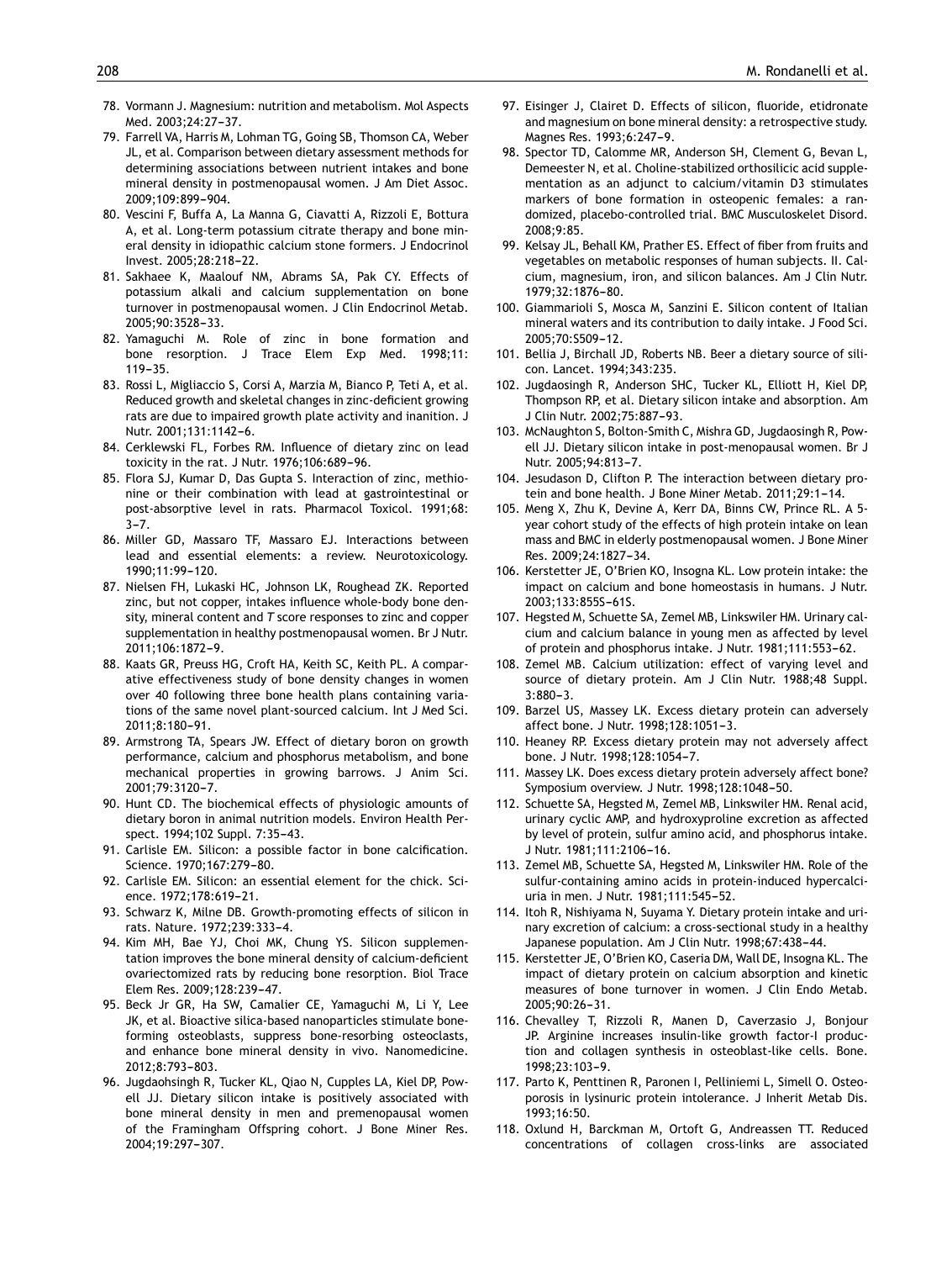<span id="page-12-0"></span>with reduced strength of bone. Bone. 1995;17 Suppl. 4: 365S-71S.

- 119. Yakar S, Canalis E, Sun H, Mejia W, Kawashima Y, Nasser P, et al. Serum IGF-1 determines skeletal strength by regulating subperiosteal expansion and trait interactions. J Bone Min Res. 2009:24:1481-92.
- 120. Kerstetter JE, O'Brien KO, Insogna KL. Dietary protein, calcium metabolism, and skeletal homeostasis revisited. Am J Clin Nutr. 2003;78 Suppl. 3:584S-92S.
- 121. Hannan MT, Felson DT, Dawson-Hughes B, Tucker KL, Cupples LA, Wilson PW, et al. Risk factors for longitudinal bone loss in elderly men and wom the Framingham Osteoporosis Study. J Bone Miner Res. 2000;15:710-20.
- 122. Visser JJ, Hoekman K. Arginine supplementation in the prevention and treatment of osteoporosis. Med Hypotheses. 1994;43:339-42.
- 123. Fiore CE, Pennisi P, Cutuli VM, Prato A, Messina R, Clementi G. l-Arginine prevents bone loss and bone collagen breakdown in cyclosporine A-treated rats. Eur J Pharmacol. 2000;408:  $323 - 6$ .
- 124. Pennisi P, D'Alcamo MA, Leonetti C, Clementi A, Cutuli VM, Riccobene S, et al. Supplementation of L-arginine prevents glucocorticoid-induced reduction of bone growth and bone turnover abnormalities in a growing rat model. J Bone Miner Metab. 2005;23:134-9.
- 125. Pennisi P, Clementi G, Prato A, Luca T, Martinez G, Mangiafico RA, et al. l-Arginine supplementation normalizes bone turnover and preserves bone mass in streptozotocin-induced diabetic rats. J Endocrinol Invest. 2009;32:546-51.
- 126. Kamps N, Gerzer R, Heer M. Effects of L-arginine supplementation on bone metabolism. J Gravit Physiol. 2002;9: P179-80.
- 127. Baecker N, Boese A, Schoenau E, Gerzer R, Heer M. L-Arginine, the natural precursor of NO, is not effective for preventing bone loss in postmenopausal women. J Bone Miner Res.  $2005:20:471-9.$
- 128. Hurson M, Regan M, Kirk S, Wasserkrug H, Barbul A. Metabolic effects of arginine in a healthy elderly population. J Parenter Enteral Nutr. 1995;19:227-30.
- 129. Baker TA, Milstien S, Katusic ZS. Effect of vitamin C on the availability of tetrahydrobiopterin in human endothelial cells. J Cardiovasc Pharmacol. 2001;37:333-8.
- 130. De Marchi S, Prior M, Rigoni A, Zecchetto S, Rulfo F, Arosio E. Ascorbic acid prevents vascular dysfunction induced by oral glucose load in healthy subjects. Eur J Intern Med. 2012;23:54-7.
- 131. Huang A, Vita JA, Venema RC, Keaney Jr JF. Ascorbic acid enhances endothelial nitric-oxide synthase activity by increasing intracellular tetrahydrobiopterin. J Biol Chem. 2000:275:17399-406.
- 132. Heller R, Unbehaun A, Schellenberg B, Mayer B, Werner-Felmayeri G, Werneri ER. l-Ascorbic acid potentiates endothelial nitric oxide synthesis via a chemical stabilization of tetrahydrobiopterin. J Biol Chem. 2001;276:40-7.
- 133. D'Uscio L, Milstien S, Richardson D, Smith L, Katusic ZS. Long-term vitamin C treatment increases vascular tetrahydrobiopterin levels and nitric oxide synthase Activity. Circ Res. 2003:92:88-95.
- 134. EFSA J. 2010;8:1814.
- 135. Hinoi E. Functional glutamate signaling in bone. Yakugaku Zasshi. 2010;130:1175-9.
- 136. Li JL, Zhao L, Cui B, Deng LF, Ning G, Liu JM. Multiple signaling pathways involved in stimulation of osteoblast differentiation by N-methyl-D-aspartate receptors activation in vitro. Acta Pharmacol Sin. 2011;32:895-903.
- 137. Willoughby DA, Moore AR, Colville-Nash PR. COX-1, COX-2, and COX-3 and the future treatment of chronic inflammatory disease. Lancet. 2000;355:646-8.
- 138. KrugerMC, Horrobin DF. Calcium metabolism, osteoporosis and essential fatty acids: a review. Prog Lipid Res. 1997;36:  $131 - 51$ .
- 139. Huang JT, Welch JS, Ricote M, Binder CJ, Willson TM, Kelly C, et al. Interleukin-4-dependent production of PPAR-gamma ligands in macrophages by 12/15-lipoxygenase. Nature. 1999:400:378-82.
- 140. Weiss LA, Barrett-Connor E, von Mühlen D. Ratio of n-6 to n-3 fatty acids and bone mineral density in older adults: the Rancho Bernardo Study. Am J Clin Nutr. 2005;81:934-8.
- 141. Salari P, Rezaie A, Larijani B, Abdollahi M. A systematic review of the impact of n-3 fatty acids in bone health and osteoporosis. Med Sci Monit. 2008;14:RA37-44.
- 142. Farina EK, Kiel DP, Roubenoff R, Schaefer EJ, Cupples LA, Tucker KL. Protective effects of fish intake and interactive effects of long-chain polyunsaturated fatty acid intakes on hip bone mineral density in older adults: the Framingham Osteoporosis Study. Am J Clin Nutr. 2011;93:  $1142 - 51$ .
- 143. Griel AE, Kris-Etherton PM, Hilpert KF, Zhao G, West SG, Corwin RL. An increase in dietary n-3 fatty acids decreases a marker of bone resorption in humans. Nutr J. 2007;6:2.
- 144. Kruger MC, Coetzer H, de Winter R, Gericke G, van Papendorp DH. Calcium, gamma-linolenic acid and eicosapentaenoic acid supplementation in senile osteoporosis. Aging (Milano). 1998;10:385-94.
- 145. Vanlint SJ, Ried K. Efficacy and tolerability of calcium, vitamin D and a plant-based omega-3 oil for osteopenia: a pilot RCT. Maturitas. 2012;71:44-8.
- 146. Orchard TS, Pan X, Cheek F, Ing SW, Jackson RD. A systematic review of omega-3 fatty acids and osteoporosis. Br J Nutr. 2012;107 Suppl. 2:S253-60.
- 147. Cao JJ, Gregoire BR, Zeng H. Selenium deficiency decreases antioxidative capacity and is detrimental to bone microarchitecture in mice. J Nutr. 2012;142:1526-31.
- 148. Zhang J, Munger RG, West NA, Cutler DR, Wengreen HJ, Corcoran CD. Antioxidant intake and risk of osteoporotic hip fracture in Utah: an effect modified by smoking status. Am J Epidemiol. 2006;163:9-17.
- 149. Melhus H, Michaelsson K, Holmberg L, Wolk A, Ljunghall S. Smoking, antioxidant vitamins, and the risk of hip fractures. J Bone Miner Res. 1999;14:129-35.
- 150. Wolf RL, Cauley JA, Pettinger M, Jackson R, Lacroix A, Leboff MS, et al. Lack of a relation between vitamin and mineral antioxidants and bone mineral density: results from the Women's Health Initiative. Am J Clin Nutr. 2005;82:581-8.
- 151. Riyat M, Sharma DC. An experimental study of the effect of strontium pre-treatment on calcium release from carious and non-carious teeth. Biol Trace Elem Res. 2010;133:251-4.
- 152. Cabrera WE, Schrooten I, De Broe ME, D'Haese PC. Strontium and bone. J Bone Min Res. 1999;14:661-8.
- 153. Grynpas MD, Marie PJ. Effects of low doses of strontium on bone quality and quantity in rats. Bone. 1990;11:313-9.
- 154. Marie PJ, Garba MT, Hott M, Miravet L. Effect of low doses of stable strontium on bone metabolism in rats. Miner Electrolyte Metab. 1985;11:5-13.
- 155. Skoryna SC. Metabolic aspects of the pharmacologic uses of trace elements in human subjects with specific references to stable strontium. In: Beck BD, editor. Trace substances in environmental health-XVIII. 1992. p. 3-23.
- 156. Aaseth J, Boivin G, Andersen O. Osteoporosis and trace elements - an overview. J Trace Elem Med Biol. 2012;26:149-52.
- 157. Saltman PD, Strause LG. The role of trace minerals in osteoporosis. J Am Coll Nutr. 1993;12:384-9.
- 158. Buck BC, Ulrich R, Taube V, Jacobsen B, Ganter M. Osteopenia as a result of copper deficiency in a dwarf Thuringian Forest goat. Tierarztl Prax Ausg G Grosstiere Nutztiere. 2012;40:45-52.